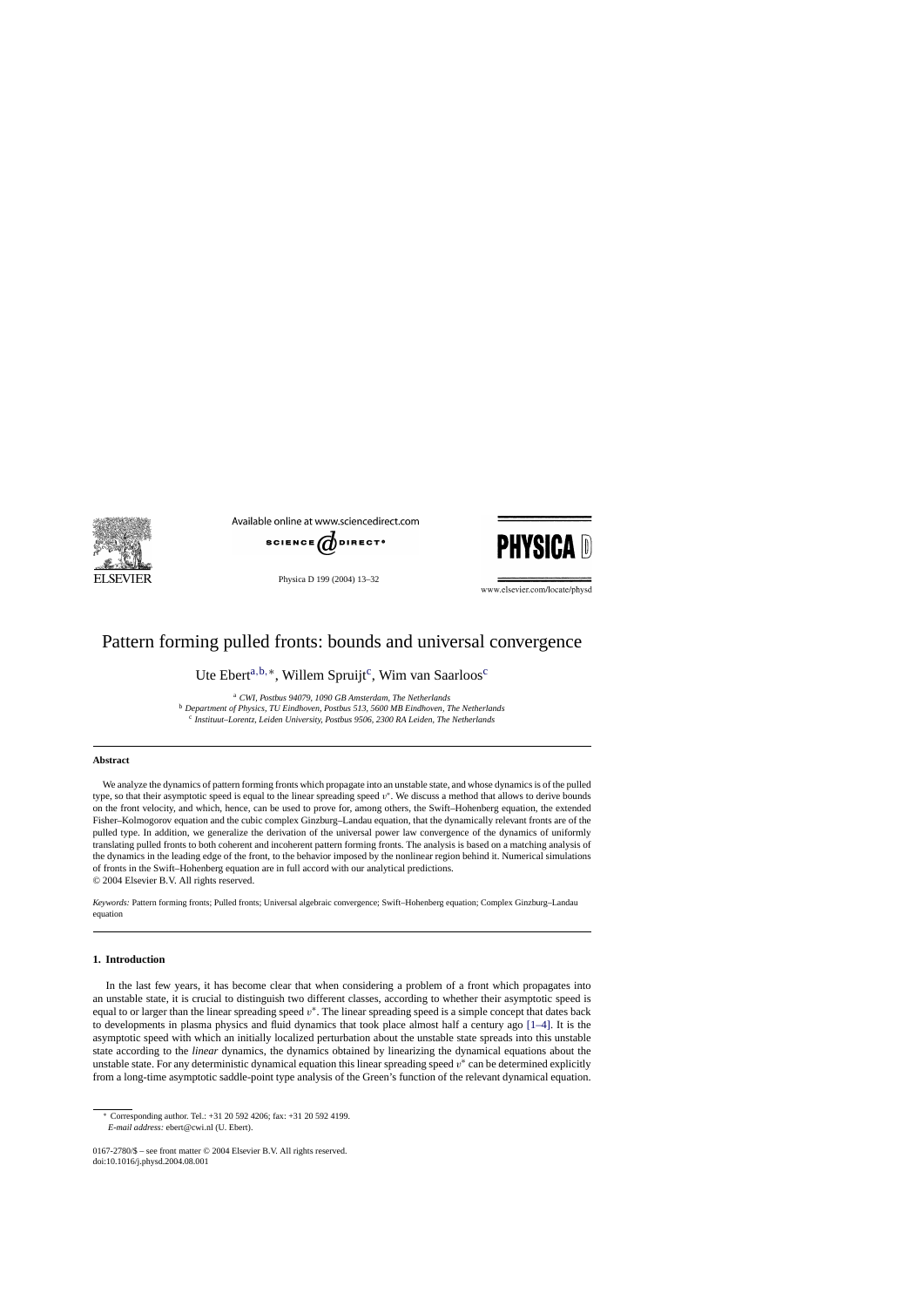<span id="page-1-0"></span>In practice, therefore,  $v^*$  is given explicitly by the dispersion relation of Fourier modes obeying the linearized dynamical equation [\[1–7\].](#page-18-0)

Given the existence of a finite linear spreading speed  $v^*$  for a given problem, only two different types of asymptotic front solutions can emerge starting from "steep" or "sufficiently localized" initial conditions: either the asymptotic velocity of the nonlinear front is *equal to* v∗ or it is *larger than* v∗. In the first case we speak of "pulled fronts", as such fronts are essentially being pulled along by the growth and spreading of the linear dynamcs in the leading edge where the linearized dynamical equations can be used. In the second case of fronts whose asymptotic speed is larger than  $v^*$ , we speak of pushed fronts [\[5–9\]. B](#page-18-0)ecause the essential dynamics of pulled fronts is actually taking place in the region *ahead of* the nonlinear front region, their properties are very different from pushed fronts or other fronts, domain walls or kink solutions whose properties are determined by a nonlinear eigenvalue problem: the singular perturbation theory which is normally used to map weakly curved fronts onto a moving boundary problem, breaks down for pulled fronts [\[10\],](#page-18-0) and their velocity and shape converge with universal power laws to their asymptotic value and shape. For nonlinear diffusion equations of the type studied by Fisher [\[11\]](#page-18-0) and Kolmogorov et al. [\[12\]](#page-18-0) the first term expressing this power law convergence was already derived in 1983 by Bramson [\[13\], b](#page-18-0)ut we have recently found that this slow power law convergence can be summarized in one single exact equation that governs any pulled front which converges to a uniformly translating solution [\[5,6,14\]. F](#page-18-0)or a review of many of these results, see [\[7\].](#page-18-0)

As it turns out, the matching analysis on which the derivation of the power law convergence is based (see also [\[15\]\),](#page-18-0) requires only minimal input on the form of the nonlinear uniformly translating pulled front solution to which the front solution converges—the explicit expressions for the velocity convergence are all obtained from a proper Ansatz for the asymptotic expansion of the front solutions in the leading edge, the region where the dynamical equation can be linearized. It is the purpose of this paper to show that this part of the analysis can be easily generalized to dynamical equations whose dynamics is pattern forming, i.e., whose asymptotic front solutions are *not* uniformly translating. An example of such a front in the Swift–Hohenberg equation is shown in Fig. 1. This conclusion was already announced without derivation in [\[16\]. I](#page-18-0)n fact, the asymptotic relaxation formula which we derive here also applies to incoherent pattern forming fronts—the reason is that the linear spreading dynamics is always coherent, irrespective of whether the dynamics in the nonlinear region behind the front is coherent or incoherent [\[7,16\]. W](#page-18-0)hile the asymptotic expansion in the leading edge which we will discuss here, thus pertains to both types of fronts, we shall focus our discussion of the application of the formula on coherent pattern forming fronts.

One of the simplest examples of a dynamical equation whose pattern forming fronts are coherent is the Swift– Hohenberg equation, and we will therefore use this equation to illustrate and test our analytical results. In fact, the Swift–Hohenberg equation has often played a role in studies of front propagation [\[17–22\]—](#page-18-0)it is essentially the only



Fig. 1. Snapshot of a front in the Swift–Hohenberg [Eq. \(11\)](#page-4-0) for  $\varepsilon = 0.5$ . The front propagates to the right into the region where *u* is in the unstable state  $u = 0$ .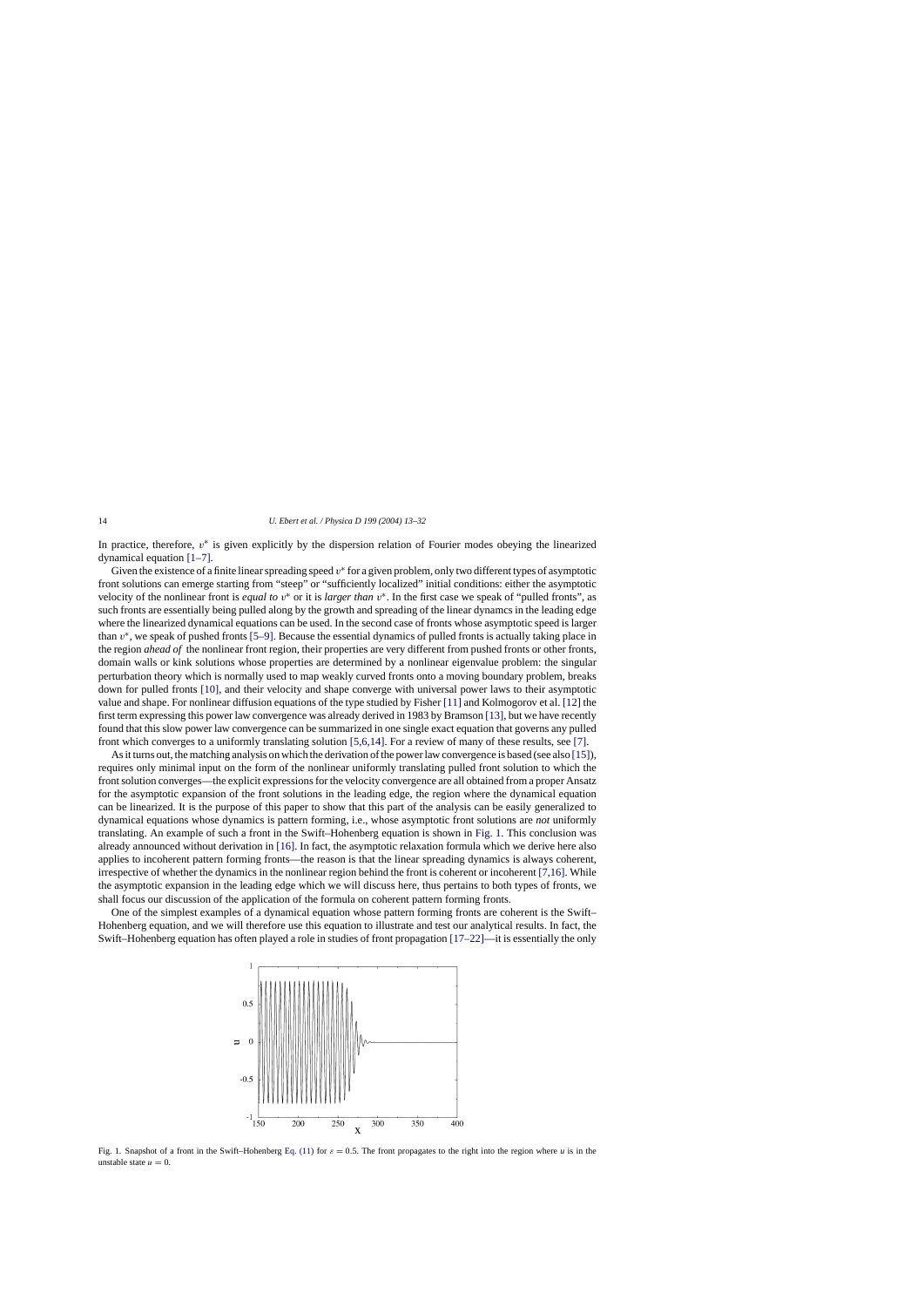<span id="page-2-0"></span>equation with pattern forming fronts for which a number of exact results (including the convergence to a pulled front solution) are known [\[19–22\].](#page-18-0)

Because there are so few rigorous results for pattern forming fronts in general, we will, before turning to the analysis of the front convergence, discuss a method which allows us to derive a bound on the velocity for pattern forming fonts, like the Swift–Hohenberg equation, the extended Fisher–Kolmogorov equation, or the cubic complex Ginzburg–Landau equation. Although our argument is in essence a simplified version of the line of analysis Collet and Eckmann [\[22\]](#page-18-0) use to prove that fronts in the Swift–Hohenberg equation are pulled, we do want to show the reader how in just a few lines one can prove that fronts in pattern forming equations are pulled: we think that the method holds the promise for many new rigorous results on front propagation.

The layout of this paper is as follows. In the next section, we first discuss our method to derive a bound on the front velocity. Then, in Section 3, we perform the asymptotic expansion of the dynamics of the leading edge of a pattern forming front, which gives the expressions for the convergence of the front velocity and shape to their asymptotic behavior. In Section 4, we illustrate these results with numerical solutions of the Swift–Hohenberg equation, and we close the paper with a brief summary.

#### **2. The linear spreading velocity as a rigorous upper bound**

## *2.1. The linear spreading velocity*

We consider a generic dynamical equation for some generic dynamical variable  $\phi$ , whose stationary state  $\phi = 0$ is linearly unstable, and whose dispersion relation is given by  $\omega(k)$ . This means that a Fourier perturbation  $e^{ikx}$  of the unstable state evolves under the linear dynamics as  $e^{-i\omega(k)t+ikx}$ . Associated with the linear dynamical problem is a *linear spreading velocity* v<sup>∗</sup>, the velocity with which an initially localized perturbation spreads asymptotically into the unstable state according to the linearized dynamics. The asymptotic spreading is simply determined by a long-time saddle point analysis of the Green's function of the linear equation. The analysis is particularly easy for equations that are first order differential in time. The pulled velocity  $v^*$  is then given explicitly in terms of the dispersion relation  $\omega(k)$  as [\[1–7\]](#page-18-0)

$$
\left. \frac{\mathrm{d}\omega(k)}{\mathrm{d}k} \right|_{k^*} = \frac{\mathrm{Im}\,\omega(k^*)}{\lambda^*}, \quad v^* = \frac{\mathrm{Im}\,\omega(k^*)}{\lambda^*}, \quad k^* \equiv q^* + i\lambda^*.
$$
\n(1)

The first equation determines the saddle point value  $k^*$  in the complex plane, and the second one then gives the linear spreading velocity v<sup>∗</sup>. The third equation fixes our notation for the splitting of  $k^*$  into real part  $q^*$  and imaginary part  $\lambda^*$  for the remainder of the paper. The complex parameter

$$
\mathcal{D} \equiv \left. \frac{i}{2} \frac{\mathrm{d}^2 \omega(k)}{\mathrm{d}k^2} \right|_{k^*} \tag{2}
$$

plays the role of a complex diffusion coefficient<sup>1</sup>. Since the growth rate Im  $(-i\omega(k) + iv^*k)$  in the comoving frame is maximal at  $k^*$  for a relevant saddle point, the sign of Re  $D$  is fixed:

$$
\operatorname{Re} \mathcal{D} > 0. \tag{3}
$$

If there are several solutions of the saddle point Eqs. (1)–(3), the one with the largest  $v^*$  is the relevant one [\[6\].](#page-18-0) If the equation of motion contains higher temporal derivatives, historically first a pinch point analysis has been applied

 $\frac{1}{1}$  $\frac{1}{1}$  $\frac{1}{1}$  D is the complex generalization of the diffusion constant D as in [\[7\]](#page-18-0) and should not be confused with the operator defined in Eq. (5.27) of [\[6\].](#page-18-0)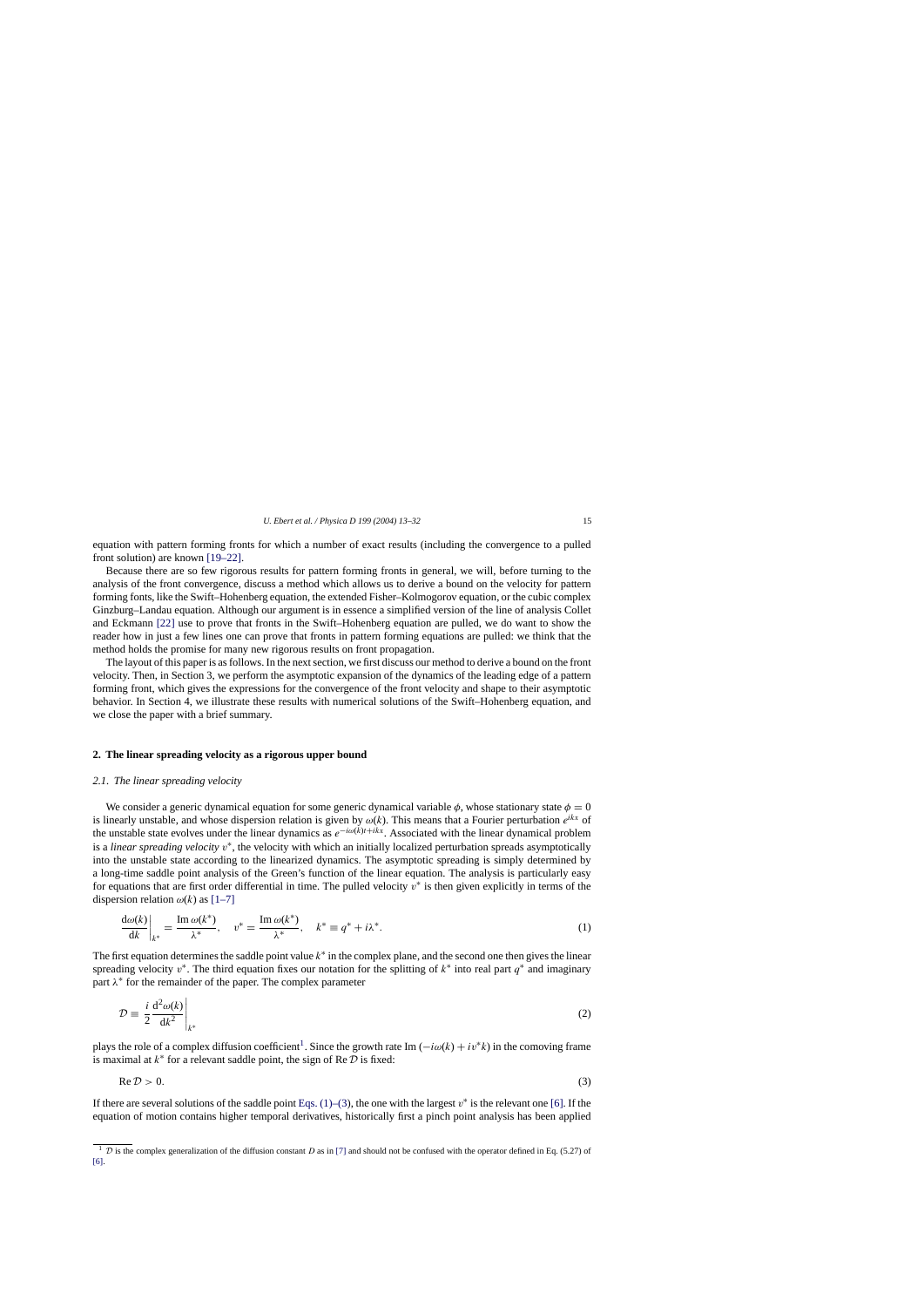<span id="page-3-0"></span>[\[2\], a](#page-18-0)s also recently discussed in [\[23\]. T](#page-18-0)he equivalence of this approach with a saddle point analysis is discussed in Sections 5.4 and 5.5 and Appendix M of [\[6\]. T](#page-18-0)he saddle point analysis also applies to equations that are discrete in time or to sets of coupled equations.

Our analysis applies to sufficiently steep initial conditions [\[6\]](#page-18-0)

$$
\lim_{x \to \infty} \phi(x, 0) e^{\lambda x} = 0 \qquad \text{for some } \lambda > \lambda^*; \tag{4}
$$

initial conditions with bounded support fall into this class. An important result is that in a frame  $\xi = x - v^*t$  moving with velocity  $v^*$  to the right, the asymptotic evolution of the field under the linear equation is given by

$$
\phi(x,t) \sim e^{-\lambda^* \xi + iq^* \xi - i\Omega(k^*)t} \frac{e^{-\xi^2/4Dt}}{\sqrt{4\pi Dt}},
$$
\n(5)

where

$$
\Omega(k) \equiv \omega(k) - v^*k,\tag{6}
$$

and where the co-moving coordinate

$$
\xi = x - v^* t \tag{7}
$$

is held fixed while  $t \to \infty$ . This follows from the saddle point analysis of the Green's function in the limit of large t, cf. Sections 5.3 and 5.5.1 in [\[6\].](#page-18-0) The saddle point [Eqs. \(1\)](#page-2-0) can be expressed in terms of  $\Omega(k)$  as  $d_k\Omega|_{k^*} = 0$  and Im  $\Omega(k^*) = 0$ . For the remaining real part of  $\Omega(k^*)$ , we use the notation

$$
\Omega^* = \Omega(k^*) = \text{Re}\,\Omega(k^*). \tag{8}
$$

Eq. (5) illustrates that an initially sufficiently localized linear perturbation reaches the velocity  $v^*$  and the spatial decay rate  $\lambda^*$  for  $t \to \infty$  under the dynamics of the linearized equation.

# *2.2. Upper bounds on the velocity: proof of pulling*

When a front evolves under the full nonlinear equation into an unstable state, its asymptotic speed can never be smaller than the linear spreading velocity  $v^*$ . If the initial condition is sufficiently steep, the front can be either pulled or pushed. If the asymptotic speed equals  $v^*$ , the front is called pulled [\[5–8\], o](#page-18-0)therwise it is called pushed. As a rule of thumb, dynamical equations whose nonlinear terms are all suppressing the growth lead to pulled fronts, but there is at present no general theory that allows one to predict when fronts are pulled and when they are pushed. For a nonlinear diffusion equation, a sufficient criterion for pulling was given by Aronson and Weinberger [\[24\]. B](#page-18-0)enguria and Depassier have derived rigorous velocity bounds for more general equations that generate monotonic front solutions [\[25–27\].](#page-18-0) Collet and Eckmann, who have been studying pattern forming front solutions from a rigorous point of view already since long [\[19–21\], r](#page-18-0)ecently gave a proof for the Swift–Hohenberg equation and remarked that the analysis could be extended to the complex Ginzburg-Landau Eq. [\[22\]. I](#page-18-0)n Appendix A of [\[6\], w](#page-18-0)e independently gave a line of argument for how to compactify and generalize the proof of Aronson and Weinberger; it is based on the same ingredients as the one of Collet and Eckmann. In the present section, we further generalize and simplify the criterion that fronts in some pattern forming equations are pulled.

## *2.2.1.* A real equation and field  $\phi$  with nonlinearity  $\mathcal{N}(\phi)\phi$

Consider first an equation of motion with real operators for a real field  $\phi$ 

$$
\partial_t \phi = \sum_{n=0}^N a_n \partial_x^n \phi - \mathcal{N}(\phi)\phi, \quad \mathcal{N}(0) = 0, \quad a_n, \quad \mathcal{N} \text{ real}, \tag{9}
$$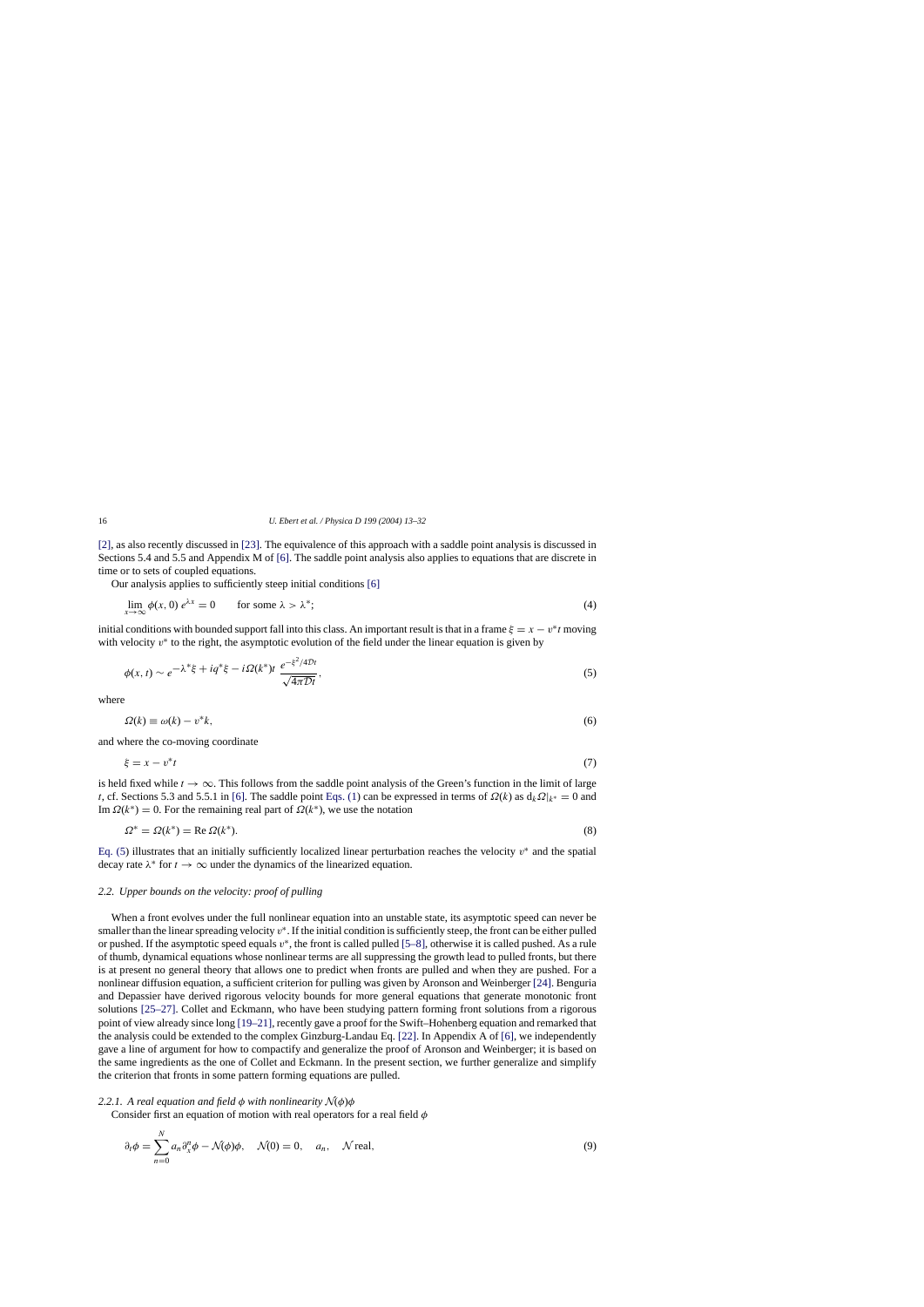<span id="page-4-0"></span>with explicit linear terms and a nonlinearity<sup>2</sup>  $\mathcal{N}(\phi)\phi$ . All parameters  $a_n$  and the nonlinear function  $\mathcal{N}(\phi)$  in this subsection are supposed to be real. For a leading edge to exist,  $N > 2$  is required. In order that the solutions stay smooth for growing time (i.e., that the equation has no short wave length instability), the coefficient of the largest even derivative has to obey

$$
a_M i^M < 0. \tag{10}
$$

This means that  $M = N$  if N is even, and M is the largest even integer with  $a_M \neq 0$  if N is odd. For a second order operator ( $N = 2$ ), this requirement means that the operator is elliptic ( $a_2 > 0$ ).

Examples of such equations are the nonlinear diffusion equation  $\partial_t u = \partial_x^2 u + f(u)$ , the Swift–Hohenberg equation

$$
\partial_t u = \varepsilon u - (\partial_x^2 + 1)^2 u - u^3 = (\varepsilon - 1)u - 2\partial_x^2 u - \partial_x^4 u - u^3, \quad (\varepsilon > 0),
$$
\n(11)

or the extended Fisher–Kolmogorov (EFK) equation [\[7,28,29\]](#page-18-0)

$$
\partial_t u = \partial_x^2 u - \gamma \partial_x^4 u + u - u^3. \tag{12}
$$

The linear operator determines the dispersion relation  $\omega(k)$  and the parameters  $v^*, \Omega^*, q^*, \lambda^*$  and D as discussed above.

The relevant dynamics of a pulled front that leaves a homogeneous state behind ( $\Omega^* = 0 = q^*$ ), was identified in [\[6\]](#page-18-0) by the leading edge transformation  $\phi(x, t) = e^{-\lambda * \xi} \psi(\xi, t)$ ,  $\xi = x - v^*t$ . For pattern forming fronts with  $\Omega^* \neq 0 \neq q^*$ , different generalizations of this transformation are possible. While in the next section dealing with the asymptotic dynamics, the complete complex phase  $e^{-\lambda^* \xi + iq^* \xi - i\Omega^* t}$  will be factored out of  $\phi$ , for deriving bounds, it will be more convenient here to factor out the envelope  $e^{-\lambda * \xi}$ . In a frame moving with velocity  $v^*$ , the field  $\hat{\psi}(\xi, t)$ is then defined through

$$
\phi(x,t) = e^{-\lambda^* \xi} \hat{\psi}(\xi, t), \qquad \xi = x - v^* t. \tag{13}
$$

The effect of the transformation is demonstrated by comparing [Fig. 1](#page-1-0) with [Fig. 2](#page-5-0) below which show the original dynamical field u of the Swift–Hohenberg equation and the associated field  $\hat{\psi}$ . The field  $\hat{\psi}$  in [Fig. 2](#page-5-0) magnifies the relevant dynamics in the leading edge which we will analyze in Section 3, while this dynamics is hidden in [Fig. 1.](#page-1-0)

With this transformation, the equation of motion for  $\hat{\psi}$  becomes

$$
\partial_t \hat{\psi} - v^*(\partial_{\xi} - \lambda^*)\hat{\psi} = \sum_{n=0}^N a_n(\partial_{\xi} - \lambda^*)^n \hat{\psi} - \mathcal{N}(\hat{\psi} e^{-\lambda^* \xi}) \hat{\psi}.
$$
\n(14)

With the two auxiliary functions of the Fourier variable  $k$ 

$$
\sigma(k) = \sum_{n=0}^{N} a_n (ik - \lambda^*)^n + v^* (ik - \lambda^*) = -i\omega(k + i\lambda^*) + iv^* (k + i\lambda^*),
$$
  

$$
\bar{\psi}(k, t) = \int_{-\infty}^{\infty} d\xi \ \hat{\psi}(\xi, t) \ e^{-ik\xi},
$$
\n(15)

the linear operators in Eq. (14) can be written in a more compact form

$$
\partial_t \hat{\psi}(\xi, t) = \int_{-\infty}^{\infty} \frac{dk}{2\pi} e^{ik\xi} \sigma(k) \bar{\psi}(k, t) - \mathcal{N} \left( \hat{\psi} e^{-\lambda^* \xi} \right) \hat{\psi}.
$$
 (16)

<sup>&</sup>lt;sup>2</sup> Note that in [\[6\], t](#page-18-0)he complete nonlinear expression  $\mathcal{N}(\phi)\phi$  was denoted as  $\mathcal{N}(\phi)$ , but the present notation turns out to be more convenient for the generalizations.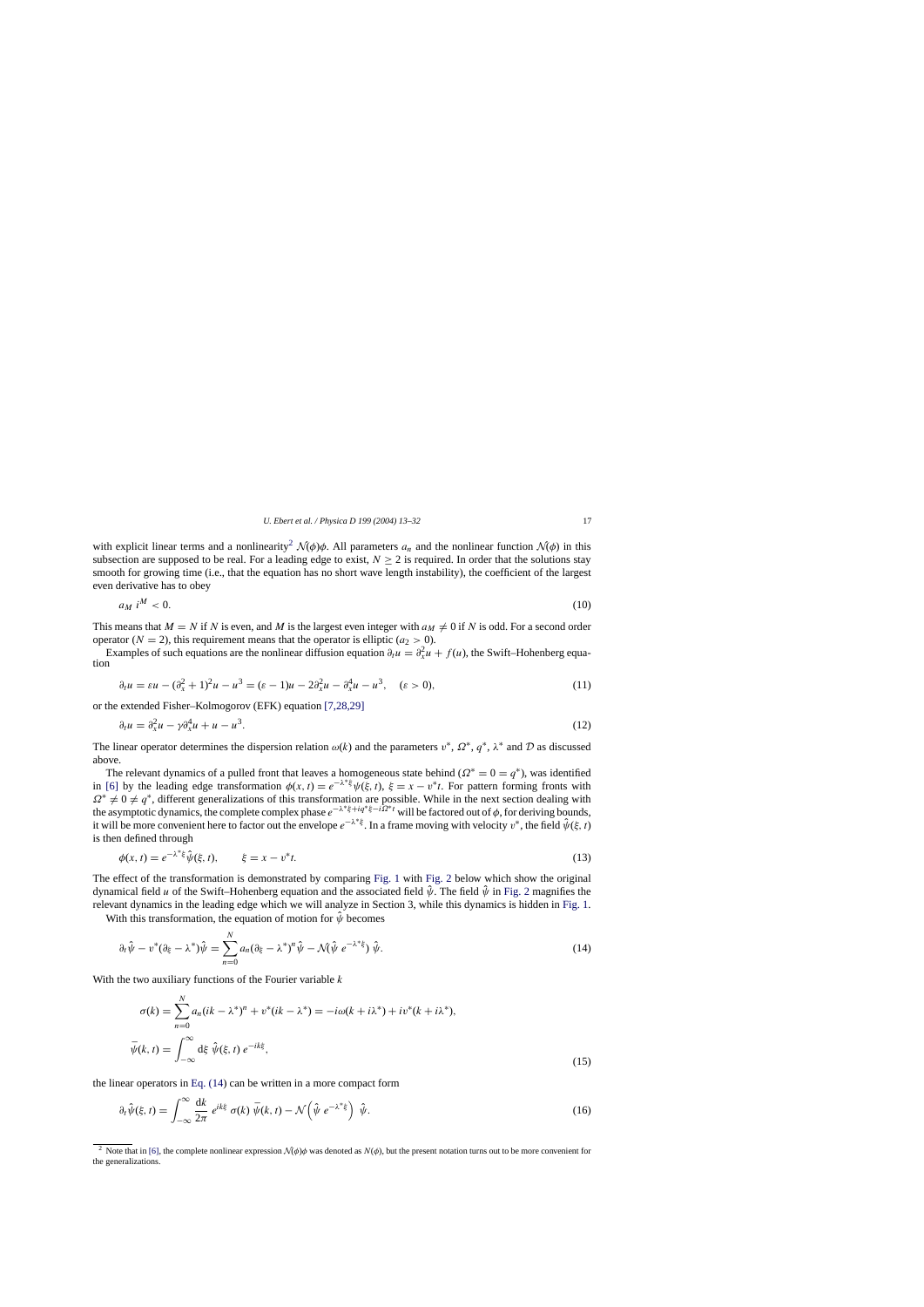<span id="page-5-0"></span>

Fig. 2. Three snapshots of the function  $t^{3/2} \hat{\psi}$  obtained from our simulations of the Swift–Hohenberg equation for  $\varepsilon = 0.5$ . The results confirm the asymptotic behavior (55). Note in particular the diffusive broadening of the pattern: the one at time  $t = 200$  is twice as wide as the one at time  $t = 50$ .

The identity

$$
\int_{-\infty}^{\infty} dk \,\sigma(k) \,\bar{\psi}(k,t) \,\bar{\psi}(-k,t) = \int_{-\infty}^{\infty} dk \,\frac{\sigma(k) + \sigma(-k)}{2} \,\bar{\psi}(k,t) \,\bar{\psi}(-k,t)
$$

$$
= \int_{-\infty}^{\infty} dk \,\frac{\sigma(k) + \sigma^*(k)}{2} \,\bar{\psi}(k,t) \,\bar{\psi}^*(k,t) = \int_{-\infty}^{\infty} dk \,\text{Re}\,\sigma(k) \,\left|\bar{\psi}(k,t)\right|^2,\tag{17}
$$

is true for any  $\sigma(k)$  with real  $a_n$ . (Here, the upper index \* denotes complex conjugation.) Now multiply [Eq. \(16\)](#page-4-0) with  $\hat{\psi}(\xi, t)$ , integrate over space and use the identity (17); then the final result is

$$
\frac{\partial}{\partial t} \int d\xi \frac{\hat{\psi}^2(\xi, t)}{2} = \int \frac{dk}{2\pi} \operatorname{Re} \sigma(k) \left| \bar{\psi}(k, t) \right|^2 - \int d\xi \, \mathcal{N} \left( \hat{\psi}(\xi, t) \, e^{-\lambda^* \xi} \right) \, \hat{\psi}^2(\xi, t). \tag{18}
$$

If  $\phi$  initially is sufficiently steep (4) for  $x \to \infty$ , and if  $|\phi|$  stays bounded behind the front at  $x \to -\infty$ , then the integrals exist initially. If furthermore the right hand side of (18) can be shown to be negative and of order  $\int d\xi \hat{\psi}^2$ , then  $\int d\xi \hat{\psi}^2(\xi, t) \downarrow 0$  for growing t. This means that in a frame moving with velocity  $v^*$ ,  $\hat{\psi}^2$  vanishes; and this implies that the front cannot move faster than  $v^*$  for  $t \to \infty^3$ .

For the r.h.s. of (18) to be negative, we need both integrals to be negative. Since Re  $\sigma(k) = \text{Im } \omega(k + i\lambda^*) - v^*\lambda^*$ , the saddle point construction entails that Re  $\sigma(q^*) = 0$ ,  $\partial_k \sigma|_{q^*} = 0$  and  $\partial_k^2 \sigma|_{q^*} = -2D$  with Re  $D > 0$ . Therefore,

$$
\operatorname{Re}\sigma(k) \le 0 \quad \text{for all real } k. \tag{19}
$$

If the Eqs. (1)–(3) have several solutions, this condition holds for the one corresponding to the largest spreading speed  $v^*$  [\[6\];](#page-18-0) the saddle point corresponding to this solution then determines the long time asymptotics. Therefore, the present formulation in terms of  $\sigma(k)$  yields an alternative and rigorous route to derive that the saddle point with the largest  $v^*$  is the dynamically relevant one.

<sup>&</sup>lt;sup>3</sup> Unlike what was remarked in [\[23\]](#page-18-0) [w](#page-18-0)here the front steepness was considered a purely intuitive idea, the present argument shows that it plays a central role in a rigorous mathematical proof, see also [\[6,14\]. H](#page-18-0)owever, Chomaz and Couairon [\[23\]](#page-18-0) [h](#page-18-0)ave correctly pointed out that the leading edge of a pushed front should also obey a causality requirement.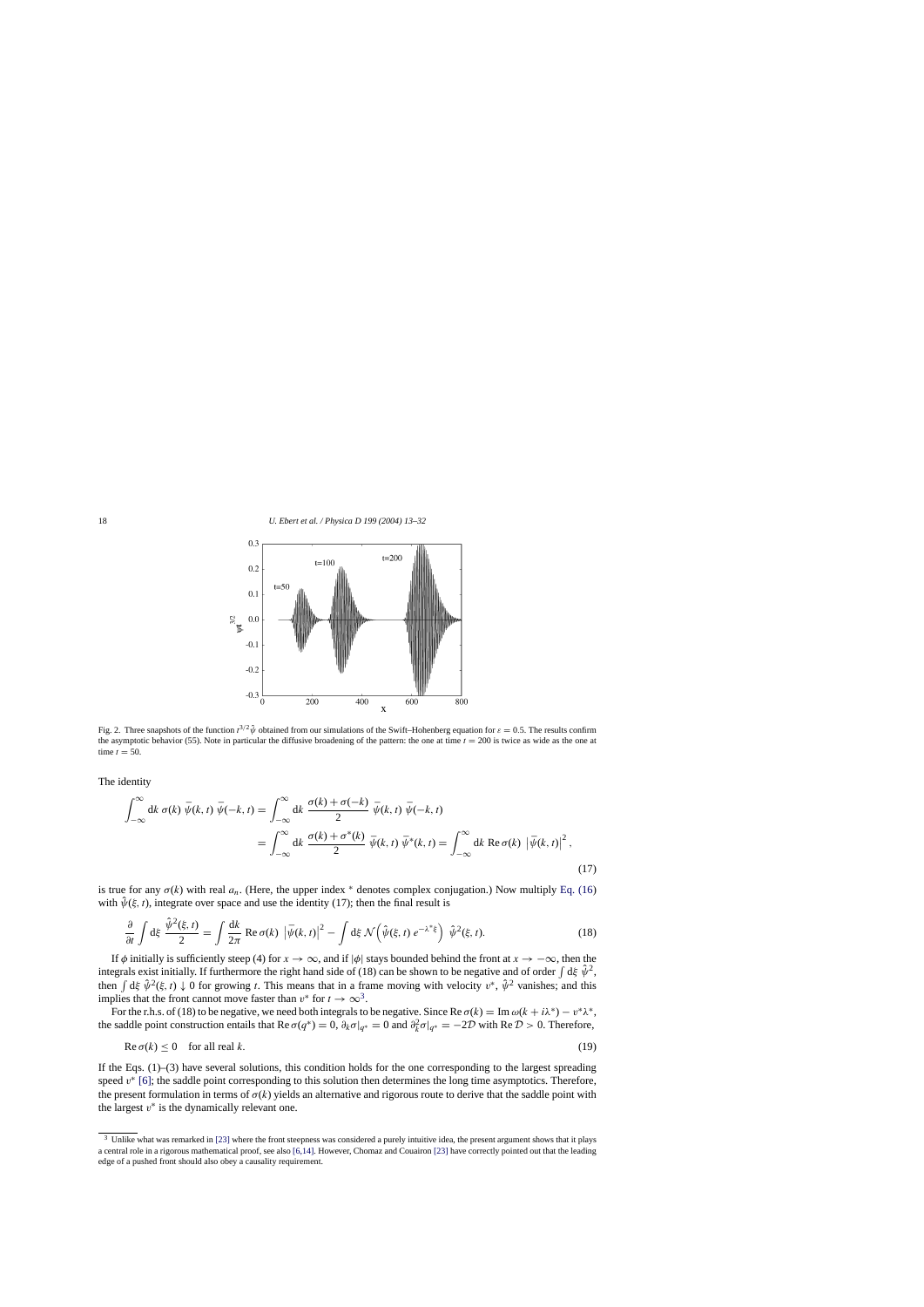<span id="page-6-0"></span>The sign of the integral over the nonlinearity is fixed if the sign of  $\mathcal N$  is fixed. Therefore, a sufficient criterion for the front to be pulled is

$$
\mathcal{N}(\phi) \ge 0 \quad \text{for all relevant } \phi. \tag{20}
$$

This criterion is equivalent to

$$
\sup_{\phi} \frac{f(\phi)}{\phi} \le f'(0) \quad \text{with } f(\phi) = a_0 \phi - \mathcal{N}(\phi)\phi. \tag{21}
$$

The last expression is known to be a sufficient criterion for solutions of the nonlinear diffusion equation to be pulled [\[24\].](#page-18-0) Therefore, Eqs. (20) and (21) are the generalization of this result to equations of type (9), (10).

The range of values of  $\phi$  over which the supremum in (21) has to be taken, depends on the solution: In a pattern forming front, the sign of  $\phi$  can change. This increases the relevant values of  $\phi$  and therefore decreases the admissible functions N. E.g., for  $\mathcal{N}(\phi) = \phi^r$ , a monotonic front with non-negative  $\phi$  will be certainly pulled for all  $r > 0$ , while for a pattern forming front, r needs to be an even integer. Both in the Swift–Hohenberg and EFK equation,  $\mathcal N$ is quadratic in the dynamical variable, hence the above argument immediately shows that sufficiently steep initial conditions lead to pulled fronts in these equations. With a few slight modifications, the analysis can also be extended to the difference equation  $dC_i/dt = C_i - C_{i-1}^2$ , for which fronts were empirically found to be pulled [\[14,30\].](#page-18-0)

# *2.2.2. A complex field* A*: the complex Ginzburg–Landau equation*

It was already remarked by Collet and Eckmann in a footnote in [22] that the above line of analysis can be extended to the case of the cubic complex Ginzburg–Landau equation. We present the argument here in our language, and then generalize it to an even more general class of equations in the next subsection.

We analyze the complex Ginzburg–Landau equation for complex field  $A(x, t)$ 

$$
\partial_t A = \epsilon A + (1 + c_1)\partial_x^2 A - (1 - ic_3)|A|^2 A \quad \text{with } \epsilon, c_1, c_3 \text{ real},
$$
\n
$$
(22)
$$

or more generally an equation of the form

$$
\partial_t A = \sum_{n=0}^{N} a_n \partial_x^n A - \mathcal{N}(A) A, \mathcal{N}(0) = 0, \quad \text{with } A(x, t), \ a_n \text{ complex}
$$
\n
$$
(23)
$$

with

$$
N \ge 2, \quad \text{Re } a_M i^M < 0,\tag{24}
$$

where M is the largest even integer with  $a_M \neq 0$ .

The saddle point parameters  $\lambda^*, q^*, v^*, \Omega^*$  and D are again used for the transformation

$$
A(\xi, t) = e^{-\lambda^* \xi} \hat{\psi}(x, t), \text{ where } \xi = x - v^* t. \tag{25}
$$

The calculation now follows essentially the lines of the previous calculation—except that one has to take into account that the field  $\hat{\psi}$  and the coefficients are now complex. Therefore, the equations of motion for  $A^*$  or  $\hat{\psi}^*$  have to be considered, too. They are, of course, derived by simply taking the complex conjugate of the equations for A and  $\hat{\psi}$ . One then easily derives an equation for  $\hat{\psi}^* \partial_t \hat{\psi} + \hat{\psi} \partial_t \hat{\psi}^* = \partial_t |\hat{\psi}|^2$  that after spatial integration and a few steps of calculation can be reduced to

$$
\frac{\partial}{\partial t} \int d\xi \, \frac{|\hat{\psi}(\xi, t)|^2}{2} = \int \frac{dk}{2\pi} \operatorname{Re} \sigma(k) \, |\bar{\psi}(k, t)|^2 - \int d\xi \operatorname{Re} \mathcal{N}(A) \, |\hat{\psi}|^2. \tag{26}
$$

Here,  $\bar{\psi}(k, t)$  and  $\sigma(k)$  are defined precisely as in (15).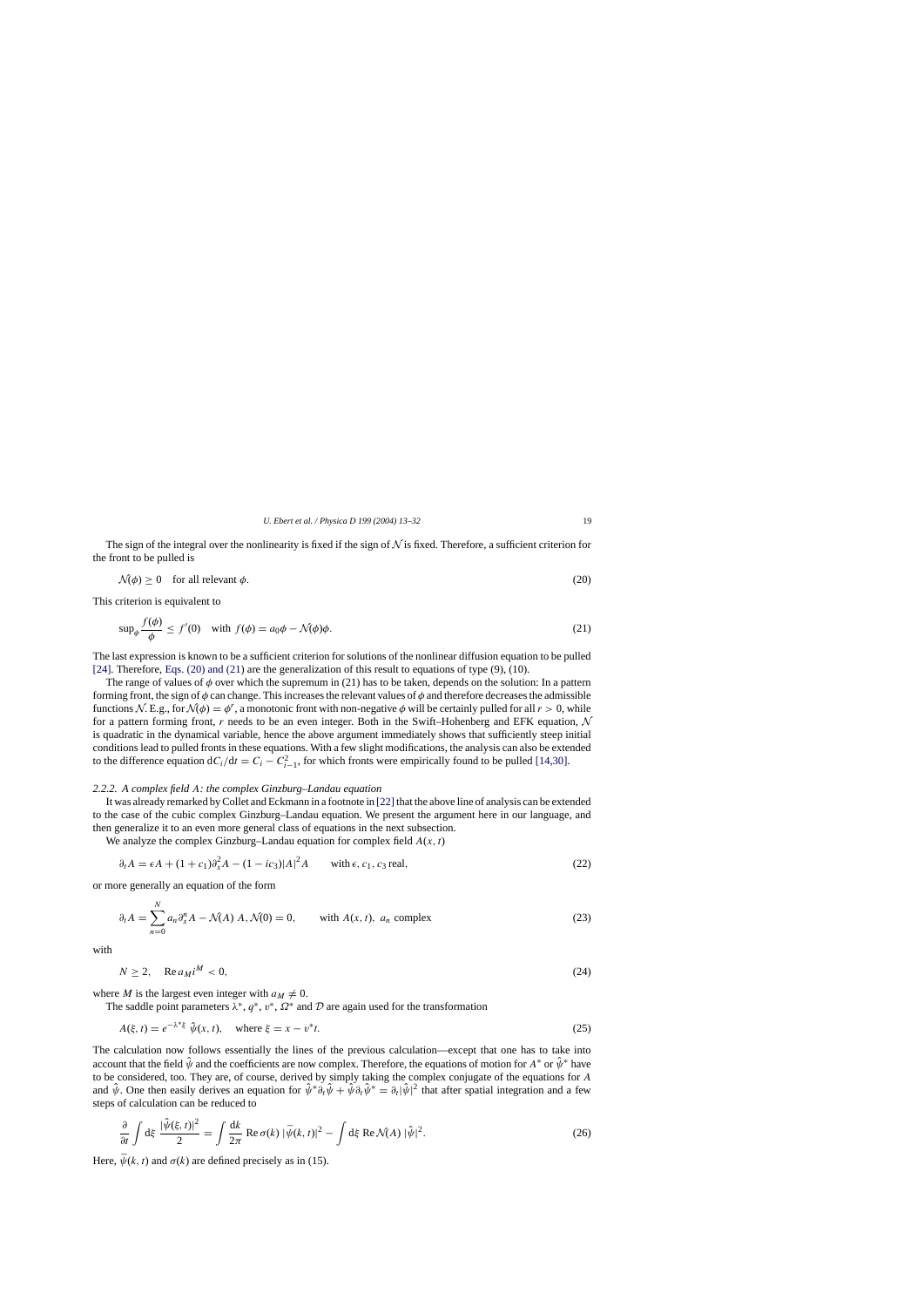This means that the complex equation has been reduced to expressions that contain absolute values and real parts only. Therefore the conclusion from the previous subsection is easily extended: an equation of form (22) or (23) creates pulled fronts if

$$
Re \mathcal{N}(A) \ge 0 \quad \text{for all relevant } A. \tag{27}
$$

This is a nontrivial result, since in contrast to the real equation (9), the complex equation does not have an energy minimizing structure; still the bound can be derived in the same way as before. Specialized to the cubic complex Ginzburg–Landau equation, the above analysis simply proves that fronts in this equation are pulled, a fact known already empirically since over 20 years [\[7,31\].](#page-18-0)

#### *2.2.3. Generalization of admissible linearities and nonlinearities*

In the last step, the admissible linear and nonlinear operators are reconsidered and generalized. For complex functions A, the general form is

$$
\mathcal{L}A + \mathcal{N}(A, \partial_x A, \partial_x^2 A, \dots, \partial_x^m A) A = 0,
$$
\n(28)

where  $\mathcal N$  again can be complex.  $\mathcal L$  is an arbitrary complex linear operator that can take the differential form above, but also a difference or integral or mixed form as discussed in Section 5 of [\[6\].](#page-18-0) As before, compare [Eqs. \(10\) and](#page-4-0) (24), the operator  $\mathcal L$  should be such that the dynamics is stable at sufficiently short wave lengths. The operator  $\mathcal L$ determines the saddle point parameters  $v^*$ ,  $\lambda^*$ ,  $q^*$  and  $\mathcal{D}$ . Independent of the original functional form of the linear operator, the expansion about the  $(\text{large-}t, \text{large-}x)$ -saddle point will lead to the differential form

$$
\tau_0 \partial_t \hat{\psi} = \ldots - \mathcal{N}(A, \partial_x A, \partial_x^2 A, \ldots, \partial_x^m A) \hat{\psi}.
$$
\n(29)

The analysis now proceeds as before with the final result

$$
\frac{\partial}{\partial t} \int d\xi \, \frac{|\hat{\psi}(\xi, t)|^2}{2} = \dots - \int d\xi \, \text{Re} \, \frac{\mathcal{N}(A, \partial_x A, \dots, \partial_x^m A)}{\tau_0} \, |\hat{\psi}|^2. \tag{30}
$$

A sufficient criterion for the front to be pulled is

$$
\operatorname{Re}\frac{\mathcal{N}(A,\partial_x A,\ldots,\partial_x^m A)}{\tau_0} \ge 0 \quad \text{for all relevant } A. \tag{31}
$$

In essence, the method discussed here confirms mathematically what one would expect intuitively for equations where only the linear terms lead to growth away from the unstable state  $\phi = 0$ , while all the nonlinear terms are clearly stabilizing. In such cases, fronts are shown to be of the pulled type. There are several cases where fronts are empirically known to be pulled, but where the method in its present formulation fails. E.g., while adding a nonlinearity like  $-(\partial_x u)^2 u$  to the Swift–Hohenberg [Eq. \(11\)](#page-4-0) or EFK [Eq. \(12\)](#page-4-0) leaves the fronts in these equations of the pulled type, since  $\mathcal{N} = (\partial_x u)^2 \ge 0$ , the nonlinearity of the Kuramoto-Sivashinsky equation  $\partial_t u = -\partial_x^2 u - \partial_x^4 u + (\partial_x u)u$ does not fall into the class (31). In fact, extending the method to the Kuramoto-Sivashinsky equation must clearly be quite a challenge, since adding a linear term  $c\partial_x^3 u$  gives a transition to pushed fronts for  $c \approx 0.15$  [\[7\].](#page-18-0) An easier challenge to start with appears to be the Cahn–Hilliard equation  $\partial_t u = -\partial_x^2 (\partial_x^2 u + u - u^3)$ . Again, in its present form our method does not apply straightforwardly to the Cahn–Hilliard equation. Nevertheless, for a front penetrating the state  $u = 0$  under the Cahn–Hilliard dynamics, we derive after a few partial integrations that

$$
\partial_t \int d\xi \, \hat{\psi}^2 = \ldots - 3 \int d\xi \, \hat{\psi}^2 \left( (\partial_x u)^2 - (\lambda^* u)^2 \right). \tag{32}
$$

It is very likely that the sign of this integral over the nonlinearity is negative, since  $(\partial_x u)/u$  is the local slope of the full oscillating front, while  $(\lambda^*u)/u$  is the slope of only the envelope in the leading edge. However, we have not yet been able to prove this.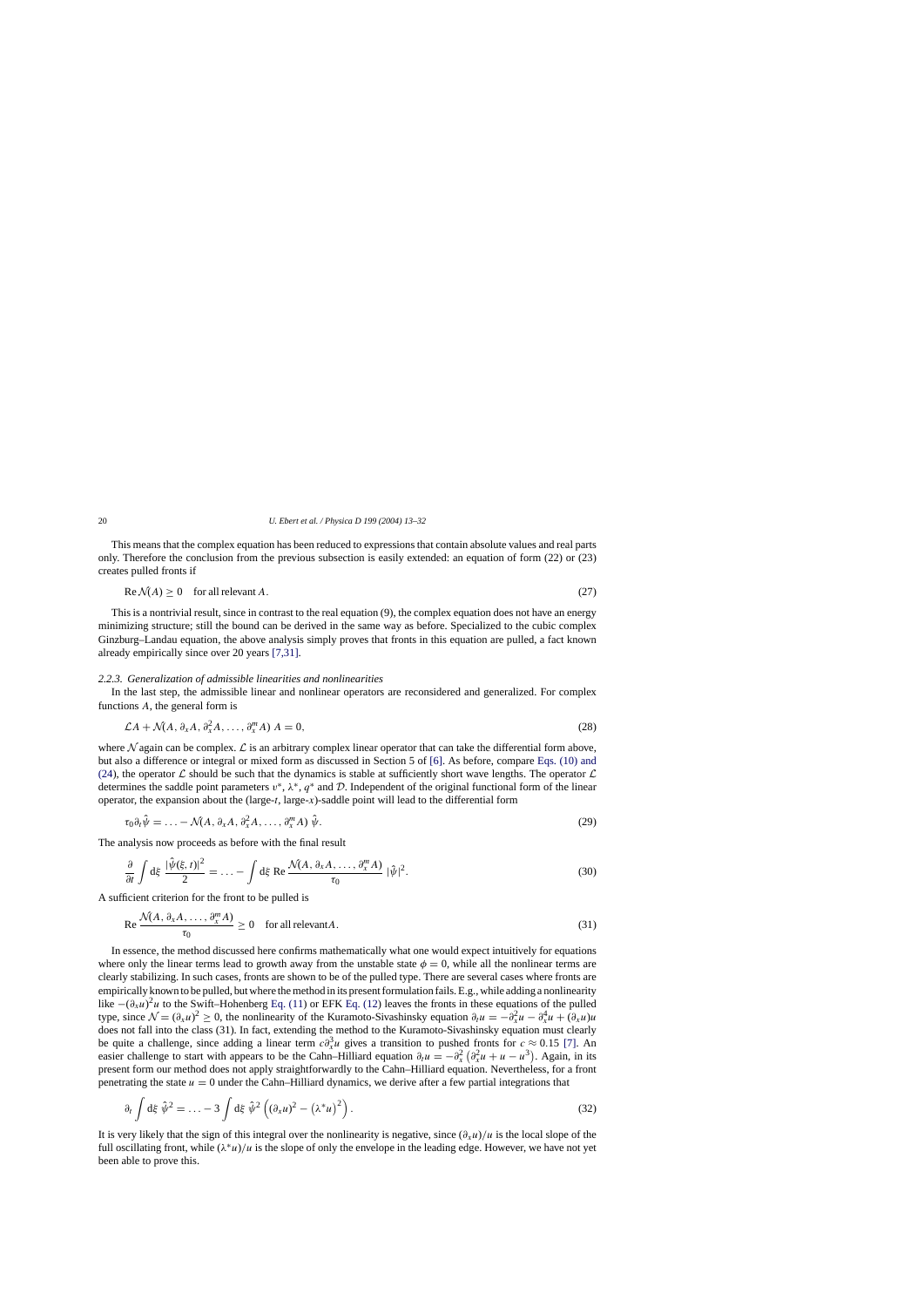<span id="page-8-0"></span>In summary, we have derived sufficient criteria for a large class of equations to form pulled fronts, i.e., fronts that propagate with the linear spreading speed  $v^*$ . We now proceed to determining their actual rate of convergence to the asymptotic behavior.

## **3. Power law convergence to the asymptotic speed and shape of a pulled front**

In [\[6\],](#page-18-0) we have analyzed pulled fronts that for long times approach uniformly translating fronts, and we have derived their rate of convergence to the asymptotic velocity and front profile. We will now extend this analysis to pattern forming fronts.

Our analysis in [\[6\]](#page-18-0) was based on a complete matching of the transient dynamics in the leading edge (where the nonlinearities in the dynamical equation can be neglected) to the behavior in the nonlinear front region itself. This detailed analysis explicitly demonstrates that the matching procedure can be carried out order by order. It is remarkable and in line with the picture that has emerged for the pulled front mechanism, that the coefficients in the asymptotic expressions are actually obtained from the asymptotic analysis in the leading edge only; more precisely they are given by the saddle point parameters (1), (2) of the linearized equation. This is because for the analysis in the leading edge only input on the dominant analytic behavior of the asymptotic front profile is needed  $4$ . For brevity, we will therefore present here only the generalization of the asymptotic expansion in the leading edge, following the lines of our earlier paper.

# *3.1. The dynamical equation for the leading edge variable*  $\psi$  *in the frame*  $\xi_X$

The first ingredient of the asymptotic analysis for the front convergence is to note that in the leading edge, the saddle point analysis from Section 2.1 implies that the field  $\psi(\xi, t)$  defined through

$$
\phi(x,t) = e^{-\lambda^* \xi} e^{iq^* \xi - i\Omega^* t} \psi(\xi,t), \quad \xi = x - v^* t. \tag{33}
$$

becomes a function which varies slowly in space and time for large x and t, and this slow dynamics is governed by a generalized diffusion equation of the form

$$
\frac{\partial \psi}{\partial t} = \mathcal{D} \frac{\partial^2 \psi}{\partial \xi^2} + \mathcal{D}_3 \frac{\partial^3 \psi}{\partial \xi^3} + w \frac{\partial^2 \psi}{\partial t \partial \xi} + \tau_2 \frac{\partial^2 \psi}{\partial t^2} + \cdots - \mathcal{N}(\phi, \ldots) \psi.
$$
\n(34)

In the function  $\psi$ , the full complex prefactor is factorized out of  $\phi$ , in contrast to the partial factorization in Eq. (14). The parameter  $D$  is the generalized diffusion coefficient defined already in [Eq. \(2\)](#page-2-0) above. Likewise, the other expansion coefficients  $\mathcal{D}_3$ , w,  $\tau_2$  et cetera can all be expressed in terms of the expansion of the dispersion relation near the saddle point—see Eq. (5.64) of [\[6\].](#page-18-0) E.g., we simply have  $\mathcal{D}_3 = (1/3!)d^3\omega/dk^3|_{k^*}$ . Note that we call Eq. (34) a generalized diffusion equation since the dominant terms for large  $\xi$  and t are in fact diffusive and can generate the Gaussian from [Eq. \(5\).](#page-3-0)

For equations which lead to uniformly translating fronts,  $q^* = 0$  and D is real, but for pattern forming fronts D is generally complex and  $q^* \neq 0$ .

As discussed in [\[5–7\], i](#page-18-0)f we follow a level line where  $|\phi|$  is constant, the  $1/\sqrt{t}$  term in Eq. (5) implies a logarithmic and therefore *unbounded* shift in the position of the level line, and hence of the transient fronts in the nonlinear equation. The crux of the convergence analysis is therefore to introduce a collective coordinate  $X(t)$  for the front position,

$$
\dot{X}(t) = \frac{c_1}{t} + \frac{c_{3/2}}{t^{3/2}} + \frac{c_2}{t^2} + \dots \quad \Longleftrightarrow X(t) = c_1 \ln t - \frac{2c_{3/2}}{t^{1/2}} + \dots,\tag{35}
$$

<sup>4</sup> In the language of a matching analysis, the outer (leading edge) expansion of the inner (nonlinear front) solution is expressed by the condition (45) below.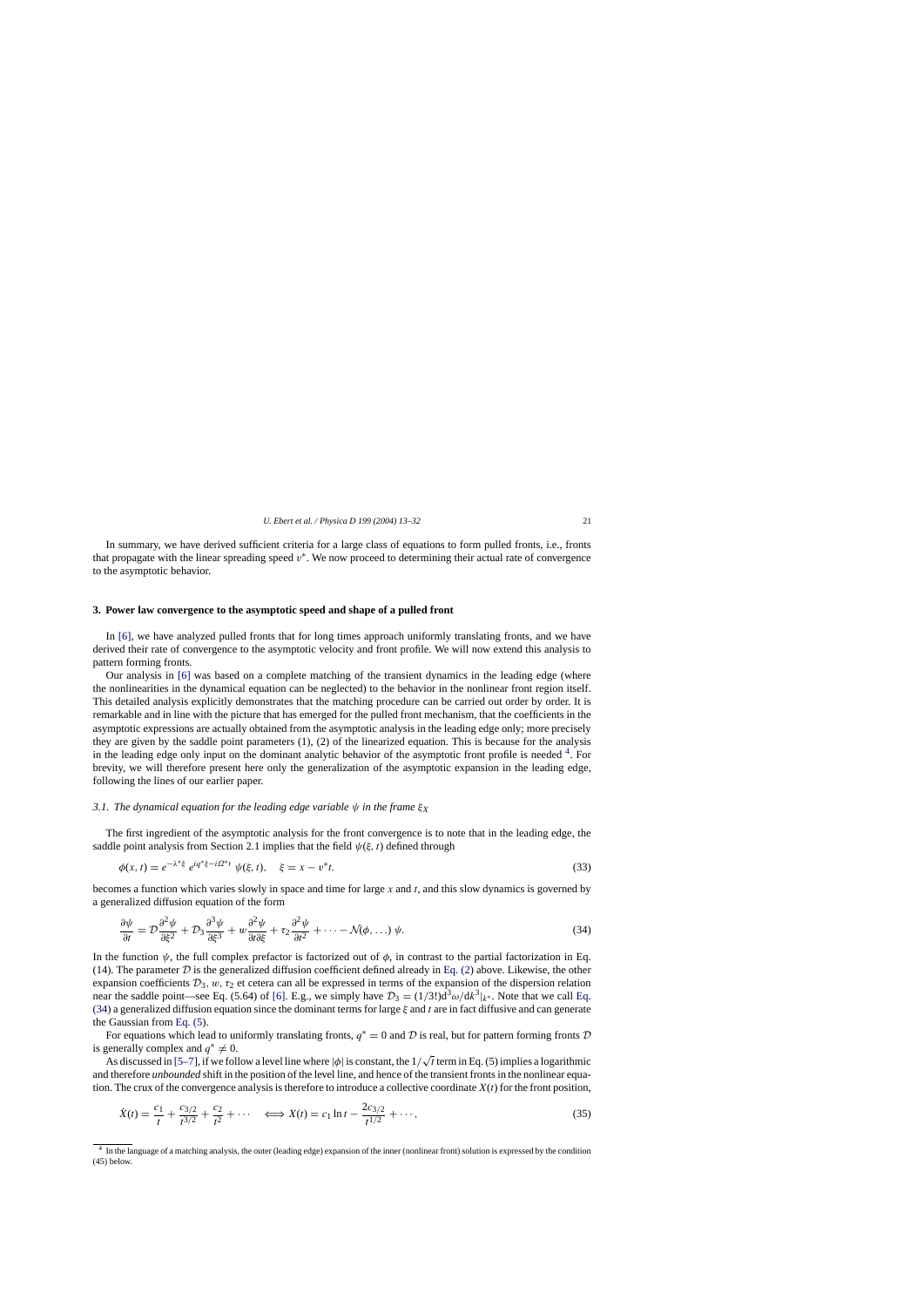and to perform an expansion in the *logarithmicallyshifted frame*

$$
\xi_X = \xi - X(t) = x - v^*t - X(t). \tag{36}
$$

For pattern forming fronts, we likewise introduce a global time-dependent phase  $\Gamma(t)$ ,

$$
\dot{\Gamma}(t) = \frac{d_1}{t} + \frac{d_{3/2}}{t^{3/2}} + \frac{d_2}{t^2} + \dots \Longleftrightarrow \Gamma(t) = d_1 \ln t - \frac{2d_{3/2}}{t^{1/2}} + \dots,\tag{37}
$$

and we define the field  $\psi_X$  in the shifted frame  $\xi_X$  and with a global slow phase factor  $\Gamma$  by writing  $\phi$  as

$$
\phi(x,t) = e^{-\lambda^* \xi_X} e^{iq^* \xi_X - i(\Omega^* t + \Gamma(t))} \psi_X(\xi_X, t).
$$
\n(38)

Comparison of (33) and (38) shows that

$$
\psi(\xi, t) = e^{\lambda^* X(t) - i q^* X(t) - i \Gamma(t)} \psi_X(\xi_X, t).
$$
\n(39)

With this transformation, we obtain from (34) the relevant dynamical equation<sup>5</sup> for  $\psi_X(\xi_X, t)$ 

$$
\frac{\partial \psi_X}{\partial t} - \dot{X}(t) \left( ik^* + \frac{\partial}{\partial \xi_X} \right) \psi_X - i \dot{\Gamma}(t) \psi_X
$$
\n
$$
= \mathcal{D} \frac{\partial^2 \psi_X}{\partial \xi_X^2} + \mathcal{D}_3 \frac{\partial^3 \psi_X}{\partial \xi_X^3} + \ldots + w \left[ \frac{\partial}{\partial t} - \dot{X}(t) \left( ik^* + \frac{\partial}{\partial \xi_X} \right) - i \dot{\Gamma}(t) \right] \frac{\partial \psi_X}{\partial \xi_X} + \cdots - \mathcal{N} \psi_X. \tag{40}
$$

## *3.2. The asymptotic expansion for*  $\psi_X$  *in terms of similarity variables of the diffusion equation*

As we already pointed out above, in dominant order, the dynamical [Eq. \(34\)](#page-8-0) for  $\psi(\xi, t)$  is a diffusion equation, and this was reflected by the fact that in the fully linear spreading problem,  $\psi(\xi, t)$  is just the fundamental Gaussian similarity solution  $e^{-\xi^2/(4Dt)}/\sqrt{t}$ —cf. [Eq. \(5\).](#page-3-0) As explained in [\[6,16\], t](#page-18-0)he nonlinearity in (34) can be interpreted as a sink for the diffusive field  $\psi_X$  to the left of the leading edge. This imposes that in contrast to the linear problem,  $\psi$  has to increase linearly in ξ for small ξ. The relevant fundamental solution of the diffusion equation which has this behavior is

$$
\psi(\xi, t) \sim \frac{\xi}{t^{3/2}} e^{-\xi^2/(4Dt)},
$$
\n(41)

and as explained in detail in [\[6,7\]](#page-18-0) one can already obtain the dominant term of the power law relaxation of the velocity and front shape from this argument.

The expansion is systematized by working in the  $\xi_X$  frame, as explained above, and by recognizing that the similarity variable of the diffusion equation is

$$
z = \frac{\xi_X^2}{4Dt}.\tag{42}
$$

In short, since far ahead of the front in the leading edge,  $\psi_X$  will fall off like a Gaussian  $e^{-z} = e^{-\xi^2/(4Dt)}$  for a sufficiently steep front as defined in Eq. (4) (see also [\[6\]\),](#page-18-0) we write

$$
\psi(\xi_X, t) = G(z, t) e^{-z}.\tag{43}
$$

<span id="page-9-0"></span>

<sup>&</sup>lt;sup>5</sup> The term proportional to w is not present for equations like the Swift–Hohenberg equation or for the complex Ginzburg–Landau equation, but can be present in more general cases. As was already found for uniformly translating fronts [\[6\], t](#page-18-0)his term does not affect the relevant terms for the power law relaxation.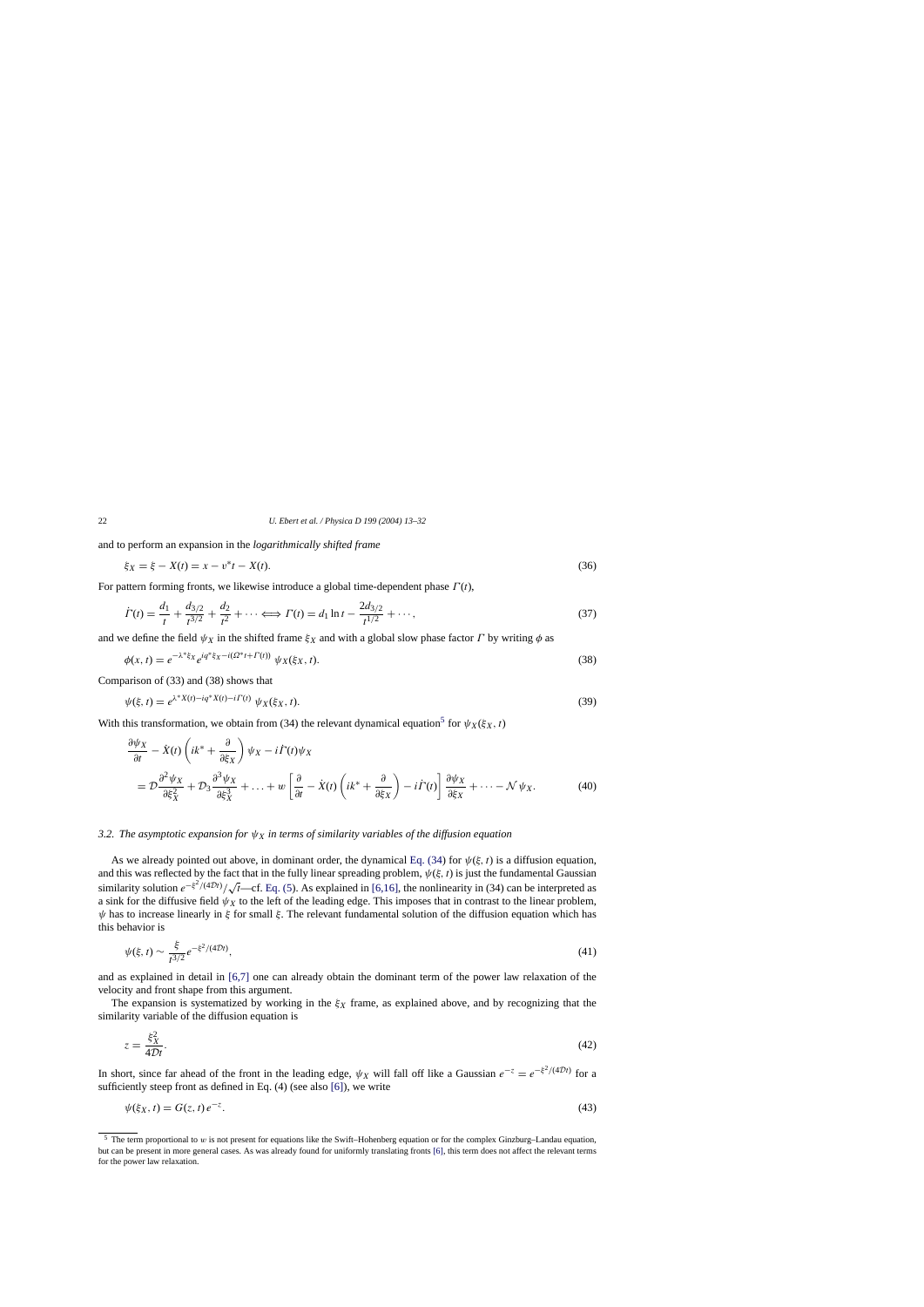<span id="page-10-0"></span>To ensure the Gaussian decay for large  $\xi_X$  and finite t, we require

$$
\lim_{z \to \infty} G(z, t) e^{-z} = 0 \Longleftrightarrow \lim_{\xi_X \to \infty} \psi_X(\xi_X, t) = 0.
$$
\n(44)

Note that as we already stated in (3), Re  $\mathcal{D} > 0$ , so the limit  $z \to \infty$  should be taken along a line in the right complex z plane. This is the first boundary condition for G. The second boundary or matching condition arises from the behavior for small  $\xi_X$ , actually in the transition towards the nonlinear regime. In agreement with the intuitive argument about the nonlinearity as a sink for the diffusion process, one derives

$$
\psi_X(\xi_X, t) \stackrel{\xi_X/\sqrt{t}\to 0}{=} \alpha\xi + \beta \Longleftrightarrow G(z, t) = 2\alpha\sqrt{\mathcal{D}z}t + \cdots,
$$
\n(45)

where  $\alpha$  and  $\beta$  are in general complex constants with  $\alpha \neq 0$  due to the nonlinearity<sup>6</sup>.

Upon substitution of (43) into [Eq. \(40\) f](#page-9-0)or  $\psi_X$ , and using the expansion (35) for X(t) and (37) for  $\Gamma(t)$ , we obtain the equation of motion for G

$$
t\partial_t G - \left(c_1 + \frac{c_{3/2}}{\sqrt{t}}\right) \left[ik^* + \frac{\sqrt{z}}{\sqrt{Dt}}(\partial_z - 1)\right] G - i\left(d_1 + \frac{d_{3/2}}{\sqrt{t}}\right) G
$$
  
\n
$$
= \left[z\partial_z^2 + \left(\frac{1}{2} - z\right)\partial_z - \frac{1}{2}\right] G + \frac{\mathcal{D}_3\sqrt{z}}{\mathcal{D}^{3/2}\sqrt{t}} \left[\frac{3}{2}(\partial_z - 1)^2 + z(\partial_z - 1)^3\right] G
$$
  
\n
$$
+ w \frac{\sqrt{z}}{\sqrt{\mathcal{D}t}} \left[t\partial_t - z(\partial_z - 1) - 1 - ik^*c_1 - id_1\right] (\partial_z - 1) G + \cdots.
$$
\n(46)

The relevant long-time asymptotics of  $\psi_X$  then directly follows from solving this equation with boundary conditions (44) and (45) [\[6\]. A](#page-18-0)s in [\[6\], t](#page-18-0)he coefficients  $c_i$  and  $d_i$  in  $X(t)$  and  $\Gamma(t)$  can be obtained by expanding  $G(z, t)$  as an asymptotic series in terms of functions of the similarity variable  $z$ ,

$$
G(z,t) = t^{1/2}g_{-1/2}(z) + g_0(z) + \frac{g_{1/2}(z)}{t^{1/2}} + \frac{g_1(z)}{t} \cdots, \qquad (t \gg 1),
$$
\n(47)

where the matching condition (45) implies that the leading order indeed is  $\sqrt{t}$  with the coefficient  $g_{-1/2}(z) = \sqrt{z} + \dots$  for small z.

From here on, the analysis is just the technical implication of the expansion introduced above. Since the structure of the analysis follows essentially the one given in our earlier work on uniformly translating fronts, we relegate the details to [Appendix A. T](#page-15-0)he final outcome of the analysis is that the velocity relaxes to  $v^*$  according to the general formula

$$
v(t) \equiv v^* + \dot{X}(t) = v^* - \frac{3}{2\lambda^* t} + \frac{3\sqrt{\pi}}{2(\lambda^*)^2 t^{3/2}} \operatorname{Re} \frac{1}{\sqrt{\mathcal{D}}} + \mathcal{O}\left(\frac{1}{t^2}\right),\tag{48}
$$

while the phase relaxation is governed by a similar expression,

$$
\dot{\Gamma}(t) = -q^* \dot{X}(t) - \frac{3\sqrt{\pi}}{2\lambda^* t^{3/2}} \operatorname{Im} \frac{1}{\sqrt{\mathcal{D}}} + \mathcal{O}\left(\frac{1}{t^2}\right). \tag{49}
$$

<sup>&</sup>lt;sup>6</sup> For the nonlinear diffusion equation, we derived  $\mathcal{D}\alpha = \int_{-\infty}^{\infty} d\xi \, \mathcal{N} \psi$  in Section 2.5.2 of [\[6\]. T](#page-18-0)he relation between non-vanishing  $\alpha$  and  $\mathcal{N}$  can be generalized to pattern forming fronts [\[16\]. I](#page-18-0)n cubic CGL [Eq. \(22\),](#page-6-0) however, we obtain  $\mathcal{D}\alpha = \int_{-\infty}^{\infty} d\xi (1 + ic_3)|A|^2 \psi(\xi)$  without temporal averaging. The phase of  $\alpha$  changes in the same way as the phase of  $\psi$  while the complete problem is phase invariant.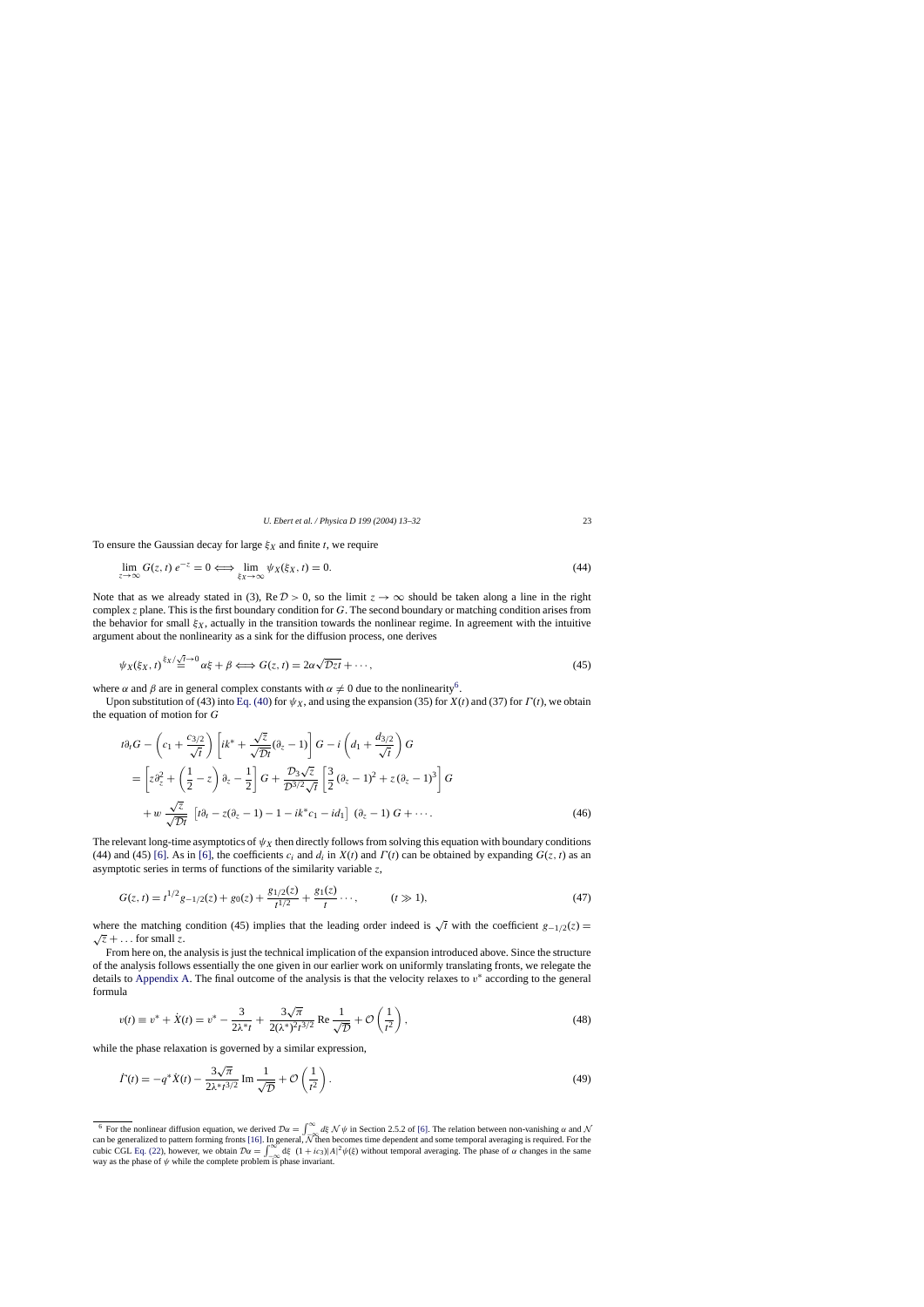# *3.3. Convergence of a coherent front profile to its asymptotic shape*

The above expressions are valid for any pulled front, irrespective of whether it is asymptotically uniformly translating or a coherent or incoherent pattern forming front<sup>7</sup>. Here 'coherent' means that the approximately periodic pattern laid down by the leading edge of the front stays periodic in the nonlinear region, while incoherent means that the pattern undergoes some further dynamics behind the front. Such incoherent fronts arise, e.g., in some parameter regimes of the cubic and quintic complex Ginzburg–Landau equation [\[7,16,31,32\]](#page-18-0) or the Kuramoto-Sivashinsky equation [\[7\].](#page-18-0) Even when a pulled pattern forming front is incoherent the linear dynamics in the leading edge is described by the above equations. The dynamics in the leading edge is therefore still coherent: the incoherent behavior only sets in in the region where the dynamics become truly nonlinear. Since, the matching condition which the nonlinear dynamics imposes on the linear leading edge dynamics is still the same in this case [\[7,16\], t](#page-18-0)he above results even apply to incoherent fronts. However, the phase relaxation applies in that case only to the coherent dynamics in the leading edge.

If the pattern forming front is coherent, the results apply throughout the whole front region. More precisely, we call a front coherent if the asymptotic front solution is time periodic in the co-moving frame  $\xi = x - v^*t$ , i.e. if there is some period  $T$  such that

$$
\Phi(\xi, t + T) = \Phi(\xi, t), \quad \text{where } \phi(\xi, t) \stackrel{t \to \infty}{=} \Phi(\xi, t). \tag{50}
$$

The dynamics of the leading edge actually determines this period to be

$$
T = 2\pi/\Omega^*,\tag{51}
$$

where  $\Omega^*$  is the frequency determined by the saddle point (1). This can be easily read from [Eq. \(5\)](#page-3-0) or from [Eq. \(38\)](#page-9-0) and the knowledge that  $\psi_X(\xi_X, t)$  becomes stationary for  $t \to \infty$ .

Because of the temporal periodicity, we can generally write a coherent  $\Phi$  in the whole spatial domain as a Fourier series

$$
\Phi(\xi, t) = \sum_{n=0, \pm 1, \dots} e^{-in\Omega^* t} \Phi^n(\xi). \tag{52}
$$

In our analysis [\[6\]](#page-18-0) of fronts which converge to a uniformly translating front solution, we explicitly showed that to order  $O(1/t^2)$ , the front shape relaxation follows the velocity relaxation adiabatically. An extension of the analysis to coherent pattern forming fronts shows that a similar result holds for these. The reason is that when the front is converging to its asymptotic shape as  $1/t$ , the temporal derivative terms in the dynamical equations only generate terms of order  $1/t^2$  in the asymptotic expansion, while the terms coming from the adiabatic variation of  $v(t)$  and  $\Gamma(t)$  generate terms of order  $1/t$  and  $1/t^{3/2}$ . In other words, to order  $1/t^{3/2}$  the only temporal dependence comes in parametrically via  $v(t)$  and  $\Gamma(t)$ . Thus, for long times, *coherent pattern forming* fronts relax to their asymptotic shape according to

$$
\phi(x, t) \stackrel{t \geq 1}{=} \Phi_{v(t)}(\xi_X, t) + \mathcal{O}(t^{-2}) \quad \text{with } \Phi_{(\xi_X, t)} \approx \Phi_{v(t)}(\xi_X, t + T(t)), \tag{53}
$$

where  $v(t)$  and  $\Gamma(t)$  are given by [Eqs. \(48\) and \(49\) a](#page-10-0)bove, and where  $T(t)$  is the instantaneous period  $2\pi/(\Omega^* + \Gamma(t))$ . In terms of the temporal Fourier series, this result can be written as

$$
\phi(x,t) \stackrel{t \geq 1}{=} \sum_{n=0,\pm 1,\cdots} e^{-in(\Omega^* t + \Gamma(t))} \Phi_{v(t)}^n(\xi_X) + \mathcal{O}(t^{-2})
$$
\n(54)

<sup>&</sup>lt;sup>7</sup> Of course, for uniformly translating fronts there is no phase, hence  $q^* = 0 = \Omega^*$  and Im  $\mathcal{D} = 0$  in (49).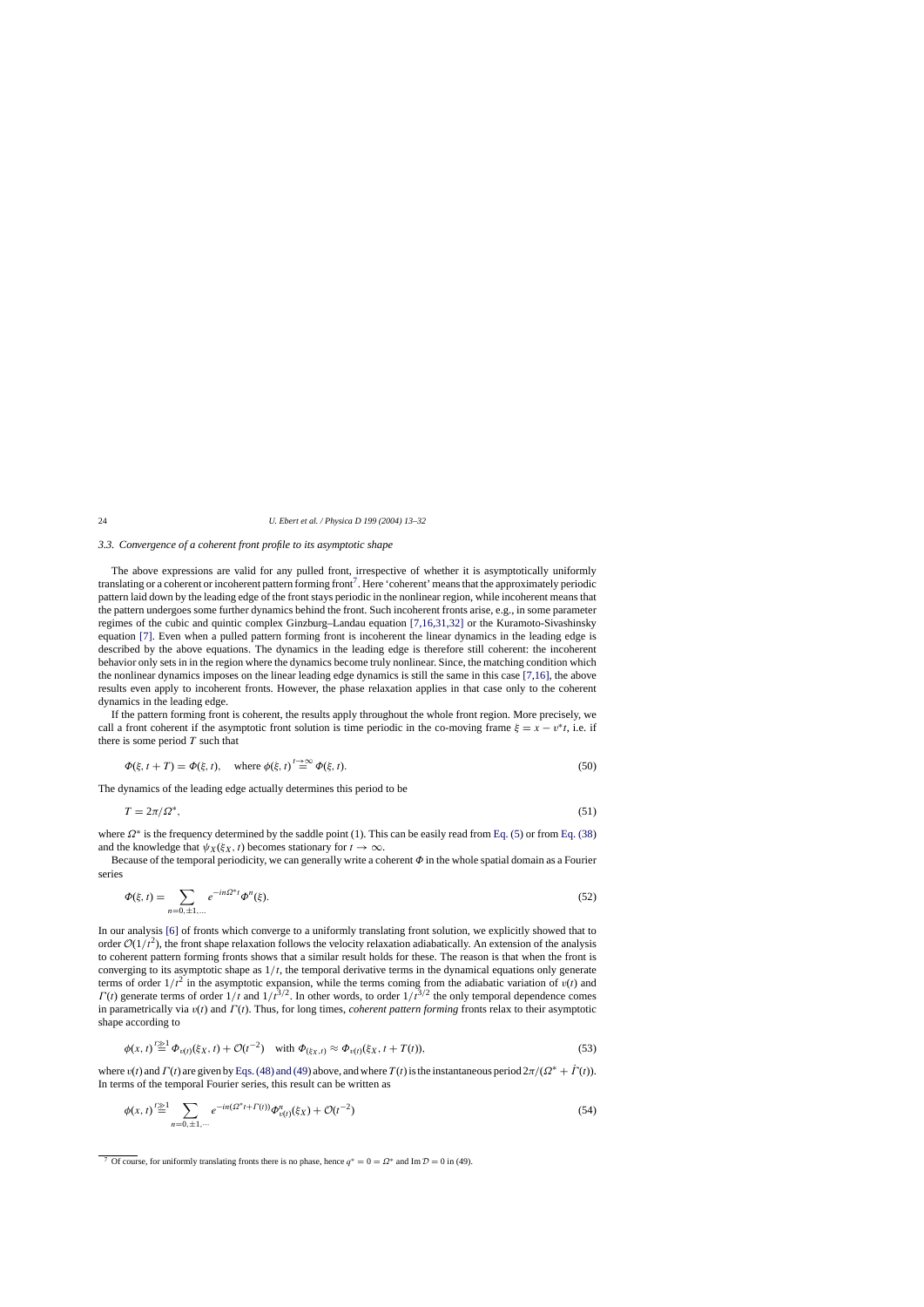where the  $\Phi_v^n$  are the Fourier transform functions of the coherent pattern forming solutions<sup>8</sup> with velocity v and frequency  $\Omega^* + \dot{\Gamma}$ . Thus the above result expresses that the coherent front profiles follow this family of solutions adiabatically, and that their velocity and frequency shift  $\ddot{\Gamma}$  is set completely by the dynamics in the leading edge.

## **4. Numerical study of the relaxation behavior of fronts in the Swift–Hohenberg equation**

We now illustrate the above analysis with numerical results obtained for the Swift–Hohenberg [Eq. \(11\).](#page-4-0) This equation has often been used [\[17–22\]](#page-18-0) as one of the simplest equations to illustrate the behavior of coherent pattern forming fronts. Collet and Eckmann were the first to prove that fronts propagating into the linearly unstable state  $\phi = 0$  are pulled; the analysis of Section 2 applies too and establishes this fact as well. In the simulations of this equation presented here, we study the approach of the fronts to these asymptotic pulled front solutions, starting from a Gaussian initial condition. Note in this regard that while the Swift–Hohenberg equation is often studied for small  $\varepsilon$  where the dynamics maps onto an amplitude expansion, our front convergence analysis applies generally. We will illustrate this by taking finite values of  $\varepsilon$ . [Fig. 1](#page-1-0) shows a  $\phi$ -profile for  $\varepsilon = 0.5$ .

We first illustrate an important ingredient of our convergence analysis. As we argued above, in the co-moving frame  $\xi = x - v^*t$  the leading edge variable  $\psi$  defined in (33) should asymptotically behave as  $\xi/(t^{3/2})e^{-\xi^2/(4Dt)}$ [cf. [Eq. \(41\)\]](#page-9-0). To illustrate this for the Swift–Hohenberg equation, we show in Fig. 2 three snapshots of the leading edge variable  $t^{3/2}\hat{\psi}(x, t) = e^{\lambda^*(x-v^*t)} \phi(x, t)$  in a simulation for  $\varepsilon = 0.5$ ; according to our analysis, the envelope of this function should asymptotically behave as

$$
(x - v^*t) e^{-(x - v^*t)^2/(4Dt)}, \quad \text{with} \frac{1}{D} \equiv \text{Re} \frac{1}{D}.
$$
 (55)

Our numerical results in [Fig. 2](#page-5-0) fully confirm this behavior.

To test our convergence results, we have to extract the velocity  $v(t)$  and frequency  $\Omega^* + \Gamma(t)$  from our numerical data. Because of the oscillating character of the fronts, this is nontrivial in principle. We will do it in a pragmatic way, replacing differentials by finite difference approximants: In our simulation, we keep track of the local maxima of  $\phi(x, t)$  and from these determine the positions  $X_n$  and times  $t_n$  at which the foremost maximum n reaches a predetermined fixed "level"  $\ell$ . From this we calculate the finite difference approximants

$$
v_{\ell}(t_n) = \frac{X_n - X_{n-1}}{t_n - t_{n-1}}, \qquad \Omega_{\ell}(t_n) = \frac{2\pi}{t_n - t_{n-1}}.
$$
\n(56)

and then analyze whether indeed the convergence of these quantities to their asymptotic values is consistent with the universal  $\ell$ -independent behavior derived above. The error of the finite difference approximants is of  $O(1/t^2)$ only. For testing the convergence up to terms of  $\mathcal{O}(1/t^{3/2})$ , the discretization error is therefore irrelevant.

In [Fig. 3,](#page-13-0) we show two plots of the velocity relaxation data for two different values of  $\varepsilon$ , namely  $\varepsilon = 0.5$  and  $\varepsilon = 5$ . The various lines indicate the velocity extracted for different levels  $\ell$ . To probe the predicted behavior in detail, we have plotted  $v_{\ell}(t) - v^* - c_1/t$  versus  $t^{-3/2}$ . According to our prediction (48) this velocity difference should asymptotically approach 0 along the dashed lines. Similar plots for the frequency relaxation, obtained from the same runs, are shown in [Fig. 4. C](#page-13-0)learly, all our numerical results are in full agreement with the predicted behavior.

We finally study the convergence of the shape of the profile to its asymptotic form. In principle, the information is contained in the expression (54) above, but to make it explicit one would have to know all functions  $\Phi_v^n$ . Since our goal here is simply to check that the shape relaxation follows the velocity and phase relaxation adiabatically, we

<sup>&</sup>lt;sup>8</sup> Clearly, this result implies the existence of a two-parameter family of coherent front solutions, parametrized by their velocity and frequency. It is argued in [\[7\]](#page-18-0) [th](#page-18-0)at this is the generic case, and that if such a two-parameter family of solutions does not exist, there generically does not exist a coherent pulled front solution either; the fronts will then be incoherent.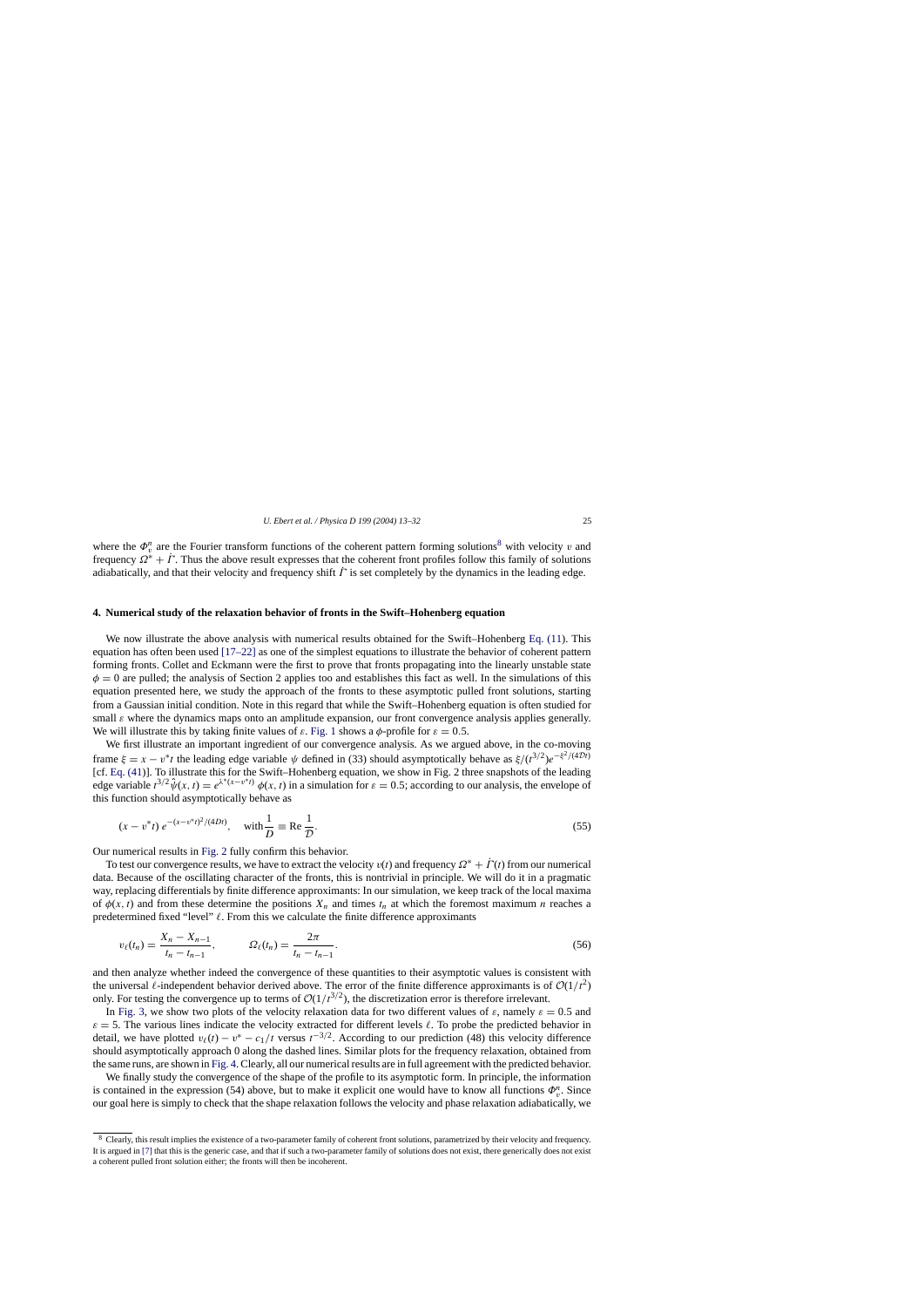<span id="page-13-0"></span>

Fig. 3. Velocity difference  $v_{\ell}(t) - v^* - c_1/t$  as a function of  $t^{-3/2}$  for  $\varepsilon = 0.5$  (panel a) and  $\varepsilon = 5$  (panel b). The various lines denote, from top to bottom, the levels  $\ell = 0.0001\sqrt{\varepsilon}$ ,  $0.001\sqrt{\varepsilon}$ ,  $0.01\sqrt{\varepsilon}$ ,  $0.05\sqrt{\varepsilon}$ ,  $0.2\sqrt{\varepsilon}$ ,  $0.3\sqrt{\varepsilon}$  and  $0.5\sqrt{\varepsilon}$ . The dashed line is the asymptotic slope according to the exact expression (48).



Fig. 4. As Fig. 3, but now for the frequency relaxation  $\Omega(t) = \Omega^* + \dot{\Gamma}(t)$ .

circumvent this problem as follows. We construct an effective (real) envelope  $A(\xi_X, t)$  of the front profile<sup>9</sup> in the co-moving frame by tracking the positions of the maxima of  $\phi(x, t)$  during one effective period  $2\pi/(Ω^* + \Gamma(t))$ . In doing so,  $\xi_X$  is determined by requiring that  $A(\xi_X = 0, t) = \text{const.}$  where the constant is chosen so that the level of the effective envelope at this point is about half of its asymptotic value. The implication of (54) now is that the convergence of the effective envelope  $A(\xi, t)$  determined this way should, up to terms of  $\mathcal{O}(1/t^2)$ , adiabatically follow the velocity and shape relaxation:

$$
A(\xi_X, t) = A_{v(t), \dot{\Gamma}(t)}(\xi_X) + \mathcal{O}(1/t^2),\tag{57}
$$

so that

$$
A(\xi_X, t) - A(\xi_X, t') = \frac{\delta A_{v, \dot{\Gamma}}(\xi_X)}{\delta v} \left[ v(t) - v(t') \right] + \frac{\delta A_{v, \dot{\Gamma}}(\xi_X)}{\delta \dot{\Gamma}} \left[ \dot{\Gamma}(t) - \dot{\Gamma}(t') \right] + \mathcal{O}(1/t^2). \tag{58}
$$

As in the discretization (56), the averaging over one period only affects the terms of  $\mathcal{O}(1/t^2)$  in this expression.

[Fig. 5](#page-14-0) shows the effective envelope  $A(\xi_X, t)$  for the front from [Fig. 1. T](#page-1-0)he figure confirms that even for this value, where the pattern behind the front is rapidly oscillating, the effective envelope can be obtained accurately and is smooth.

 $9$  Note that this real envelope A differs from the complex amplitude A of the previous sections.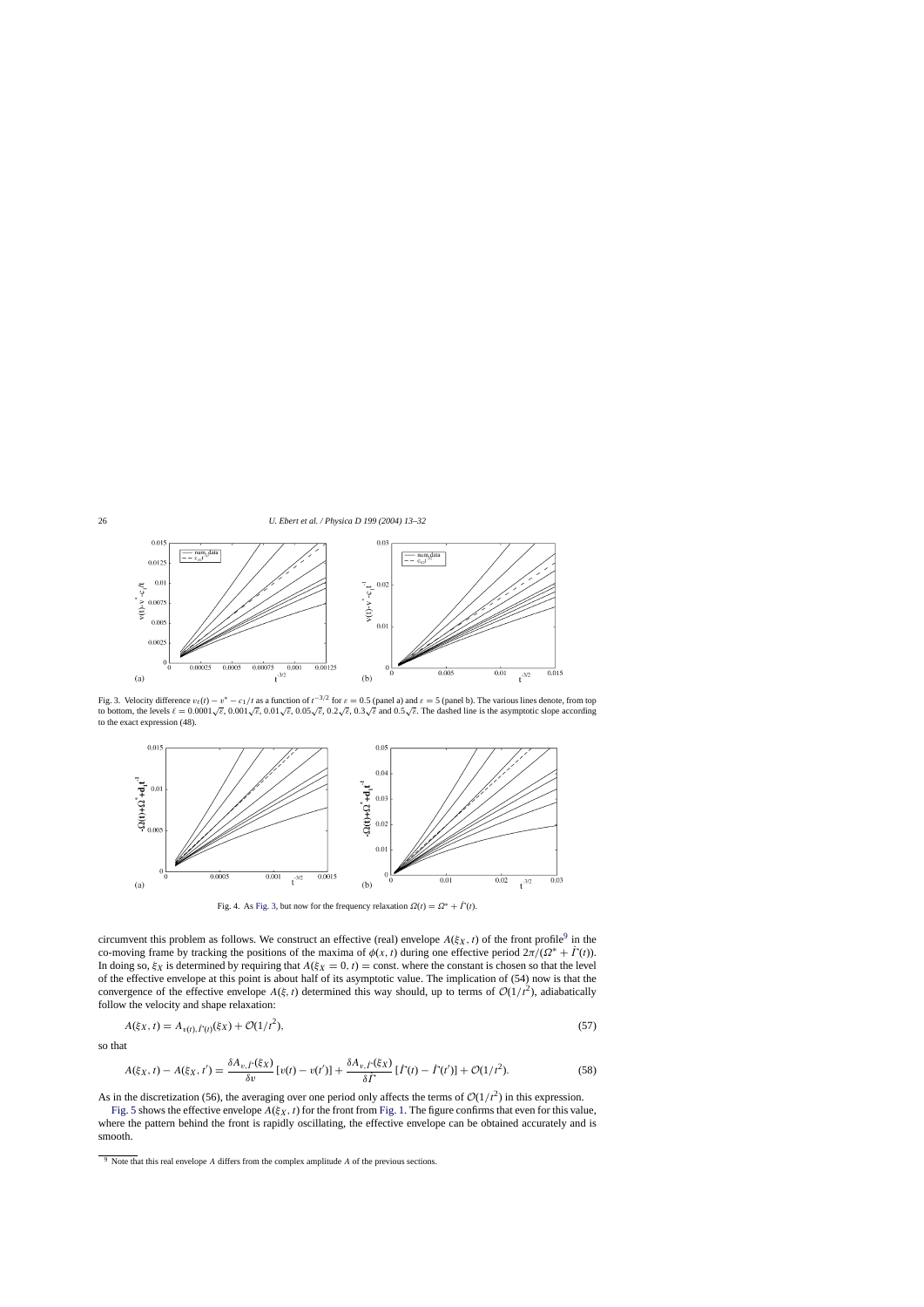<span id="page-14-0"></span>

Fig. 5. The front envelope  $A(\xi_X, t)$  for  $\varepsilon = 0.5$  obtained as described in the text. In this case,  $t = 160$ , and the front shape is obtained by averaging over one period that lasts about  $\Delta t = 2$ .



Fig. 6. (a) The convergence of the effective envelope difference  $A(\xi_X, t) - A(\xi_X, 180)$ , as obtained from the numerical solutions illustrated in Fig. 5. (b) The ratio (59) as obtained from the data shown in panel (a). The figure confirms that this ratio converges to a time-independent function, in agreement with our predictions.

In Fig. 6, we present our analysis of the large-time shape relaxation of this profile. Panel (a) shows the difference  $A(\xi_X, t) - A(\xi_X, 180)$ , while in panel (b) we plot the ratio

$$
\frac{A(\xi_X, t) - A(\xi_X, 180)}{1/t - 1/180},\tag{59}
$$

which according to our prediction (58) *should for large times become a function of*  $\xi_X$  *only*. It is clear that our numerical results fully corroborate this.

#### **5. Conclusion**

In this paper, we have presented two types of results. First, we have introduced a simple line of analysis which allows us to prove for certain classes of equations which include the Swift–Hohenberg equation, the extended Fisher–Kolmogorov equation and the cubic complex Ginzburg–Landau equation that fronts are pulled. The line of argument is similar to the one used by Collet and Eckmann [\[22\]. T](#page-18-0)he method works for real or complex equations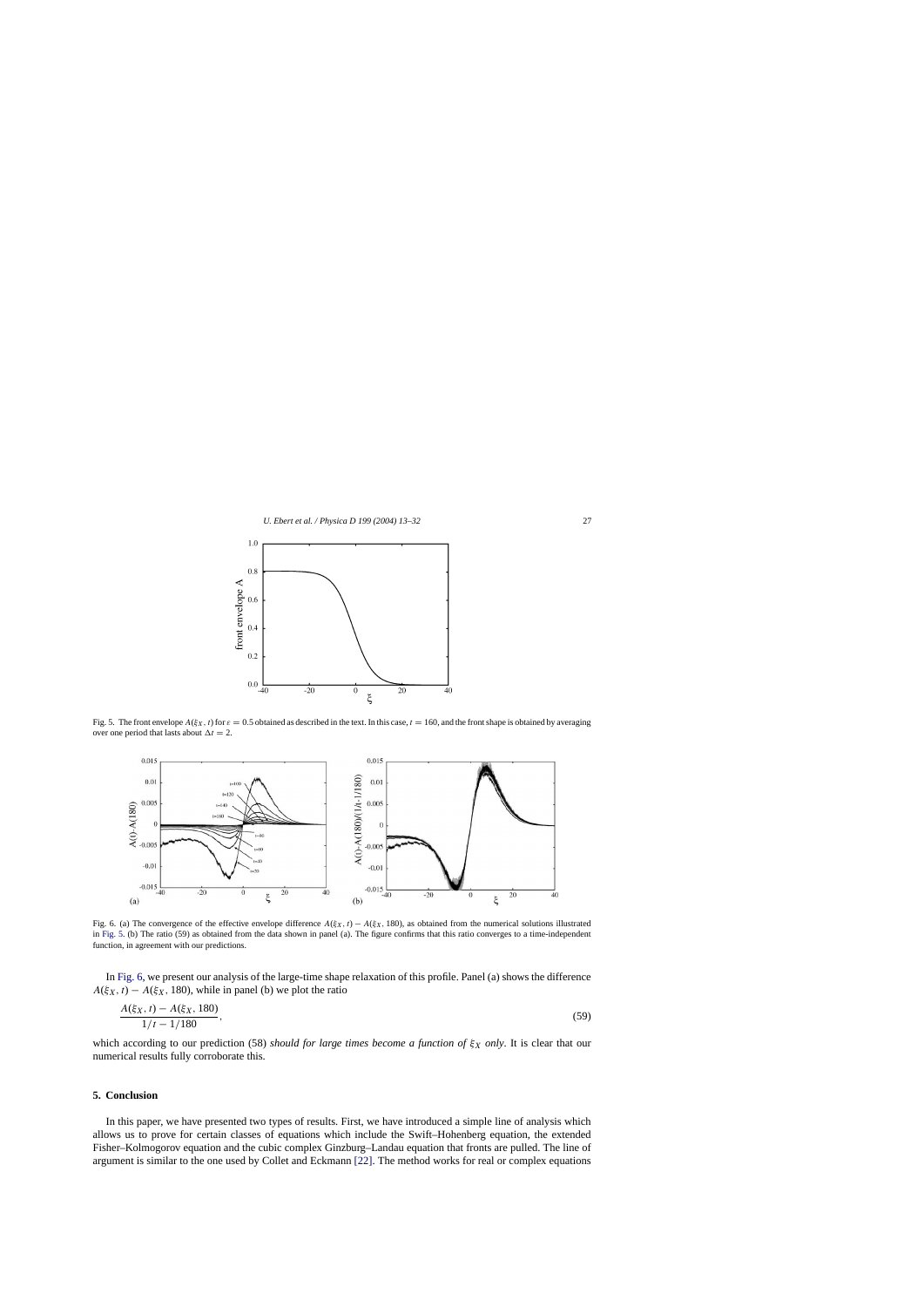<span id="page-15-0"></span>and fields and is not restricted to nonlinearities like  $\mathcal{N}(A)$   $A = |A|^{2n} A$  with integer *n*, but also can treat nonlinearities that depend, e.g., on  $\partial_{x}A$ . Important is that the over-all sign of Re N can be determined.

Second, we have derived the universal slow convergence of the velocity and phase of coherent pattern forming pulled fronts to their asymptotic value. Numerical simulations of the Swift–Hohenberg equation are in full agreement with these predictions. In another paper [\[16\], w](#page-18-0)e have shown that the results for the velocity convergence also apply to incoherent pattern forming fronts.

As a concluding remark, we may note that there have been many attempts at formulating general scenarios for the velocity selection of fronts propagating into unstable states. Many are able to derive essential features of this problem, but the matching analysis on which the long time convergence results are based, appears to be the only one which leads to exact results that have not been derived before.

#### **Acknowledgment**

We are grateful to Kees Storm for many useful discussions.

#### **AppendixA. Derivation of Eqs. (48) and (49)**

The derivation follows essentially the lines of  $[6]$ , except that z is now a complex rather than a real variable, and that there are additional terms due to  $q^*$  and  $\dot{\Gamma}$ . The task is to solve (46) with the ansatz (47) and with boundary conditions (44) and (45). Actually, the analysis of the nonlinear region for finite  $t$  contributes additional terms to (45) which will play a role in the calculation of the subleading terms. The boundary conditions for  $\psi_X$  become

$$
\psi_X(\xi_X, t) = \alpha \xi_X + \beta + \frac{f_1(\xi_X)}{t} + O\left(\frac{f_{3/2}(\xi_X)}{t^{3/2}}\right),\tag{A.1}
$$

$$
\psi_X(\xi_X, t) \stackrel{\xi_X^2/(4\mathcal{D}t)\gg1}{\longrightarrow} 0. \tag{A.2}
$$

Insertion into the ansatz (47) implies for the function  $G(z, t)$  that

$$
G(z,t) = \sqrt{t} \left[ 2\alpha \sqrt{Dz} + O(z^{3/2}) \right] + [\beta + O(z)] + \frac{O(\sqrt{z})}{\sqrt{t}} + O\left(\frac{1}{t}\right),\tag{A.3}
$$

$$
\lim_{z \to \infty} e^{-z} G(z, t) = 0. \tag{A.4}
$$

These boundary conditions determine a unique solution for the functions  $g_{1/2}(z)$  and  $g_0(z)$  and the constants  $c_1, d_1$ ,  $c_{3/2}$  and  $d_{3/2}$  in  $\dot{X}$  and  $\dot{\Gamma}$ , as we will derive below.

Inserting (47) into (46), we see that the dominant terms are of order  $t^{1/2}$ . Upon collecting these, we get

$$
\left[z\frac{d^2}{dz^2} + \left(\frac{1}{2} - z\right)\frac{d}{dz} - 1 - \lambda^* c_1 + i(d_1 + q^* c_1)\right]g_{-1/2} = 0.
$$
 (A.5)

This homogeneous equation is an example of Kummer's equation [\[33\]](#page-19-0)

$$
\hat{T}[a, b]g \equiv \left[z\frac{d^2}{dz^2} + (b - z)\frac{d}{dz} - a\right]g = 0,
$$
\n(A.6)

whose general solution is a superposition of the two confluent hypergeometric functions

$$
M(a, b, z)
$$
 and  $z^{1-b}M(1+a-b, 2-b, z)$ . (A.7)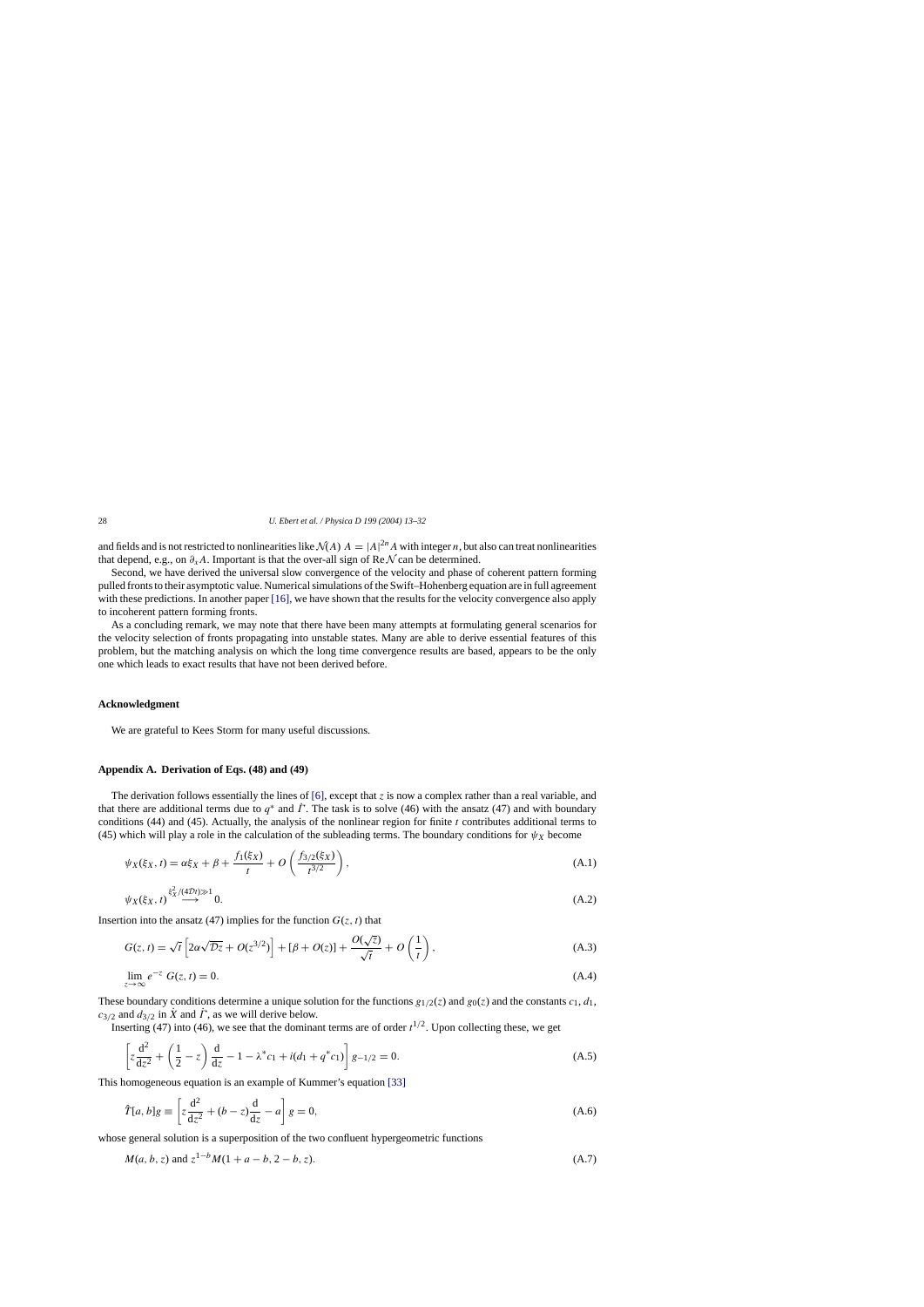These functions are defined through the series

$$
M(a, b, z) = \sum_{n=0}^{\infty} \frac{(a)_n z^n}{(b)_n n!},
$$
\n(A.8)

where

$$
(a)_n = a(a+1)\dots(a+n-1) = \frac{\Gamma(a+n)}{\Gamma(a)}, \qquad (a)_0 = 1.
$$
\n(A.9)

The asymptotic large-z behavior of the functions  $M$  for positive  $b$  is

$$
M(a, b, z) \stackrel{z \to \infty}{\simeq} \begin{cases} \frac{\Gamma(b)}{\Gamma(a)} z^{a-b} e^{z} \text{ for } a \neq 0, -1, -2, -3, \cdots, \\ \frac{(a)_{|a|} z^{|a|}}{(b)_{|a|}(|a|)!} \text{ for } a = 0, -1, -2, -3, \cdots, \end{cases}
$$
(A.10)

Let us return to [Eq. \(A.5\)](#page-15-0) for  $g_{-1/2}(z)$ . The boundary condition (A.3) implies

$$
g_{-1/2}(z) = 2\alpha\sqrt{\mathcal{D}z} + O(z^{3/2}).
$$
\n(A.11)

Since  $M(a, b, z = 0) = 1$ , a contribution of the solution  $M(a, b, z)$  is excluded through (A.11), and  $g_{-1/2}(z)$  has to be proportional to  $z^{1-b}M(1 + a - b, 2 - b, z)$ . With boundary condition (A.3), we therefore get

$$
g_{-1/2}(z) = 2\alpha\sqrt{\mathcal{D}z} M\left(\frac{3}{2} + \lambda^* c_1 - i(d_1 + q^* c_1), \frac{3}{2}, z\right). \tag{A.12}
$$

Furthermore, (A.10) shows that the Kummer functions  $M(a, b, z)$  diverge as  $e^z$  when the coefficient a is not zero or a negative integer, while they are simple polynomials when a is zero or a negative integer since then the coefficients  $(a)_n$  vanish for  $n \ge 1 - a$ . An exponential divergence of g is not allowed according to the second boundary condition  $(A.4)$ ; this fixes

$$
1 + a - b = \frac{3}{2} + \lambda^* c_1 - i(d_1 + q^* c_1) = 0, -1, -2, \dots
$$
 (A.13)

For a detailed discussion of the solutions with  $1 + a - b = -1, -2, \ldots$ , we refer to [\[6\]:](#page-18-0) essentially, these solutions are dynamically not relevant since they will always be overrun by the solution with  $1 + a - b = 0$ . As both  $c_1$  and  $d_1$  are real, (A.13) with  $1 + a - b = 0$  implies

$$
c_1 = -\frac{3}{2\lambda^*}, \qquad d_1 = -q^*c_1,\tag{A.14}
$$

with the corresponding solution

$$
g_{-1/2}(z) = 2\alpha\sqrt{\mathcal{D}z}.\tag{A.15}
$$

The terms of order  $t^0$  obtained by subsituting (47) into (46) are

$$
\hat{T}\left[\frac{1}{2} + \lambda^* c_1 - i(d_1 + q^* c_1), \frac{1}{2}\right] g_0(z)
$$
\n
$$
= \left[-ik^* c_{3/2} - c_1 \frac{\sqrt{z}}{\sqrt{D}} (\partial_z - 1) - id_{3/2}\right] g_{-1/2}(z) - \frac{\mathcal{D}_3 \sqrt{z}}{\mathcal{D}^{3/2}} \left[\frac{3}{2} (\partial_z - 1)^2 + z (\partial_z - 1)^3\right] g_{-1/2}(z)
$$
\n
$$
-w \frac{\sqrt{z}}{\sqrt{D}} \left[\frac{1}{2} - z(\partial_z - 1) - 1 - ik^* c_1 - id_1\right] (\partial_z - 1) g_{-1/2}(z).
$$
\n(A.16)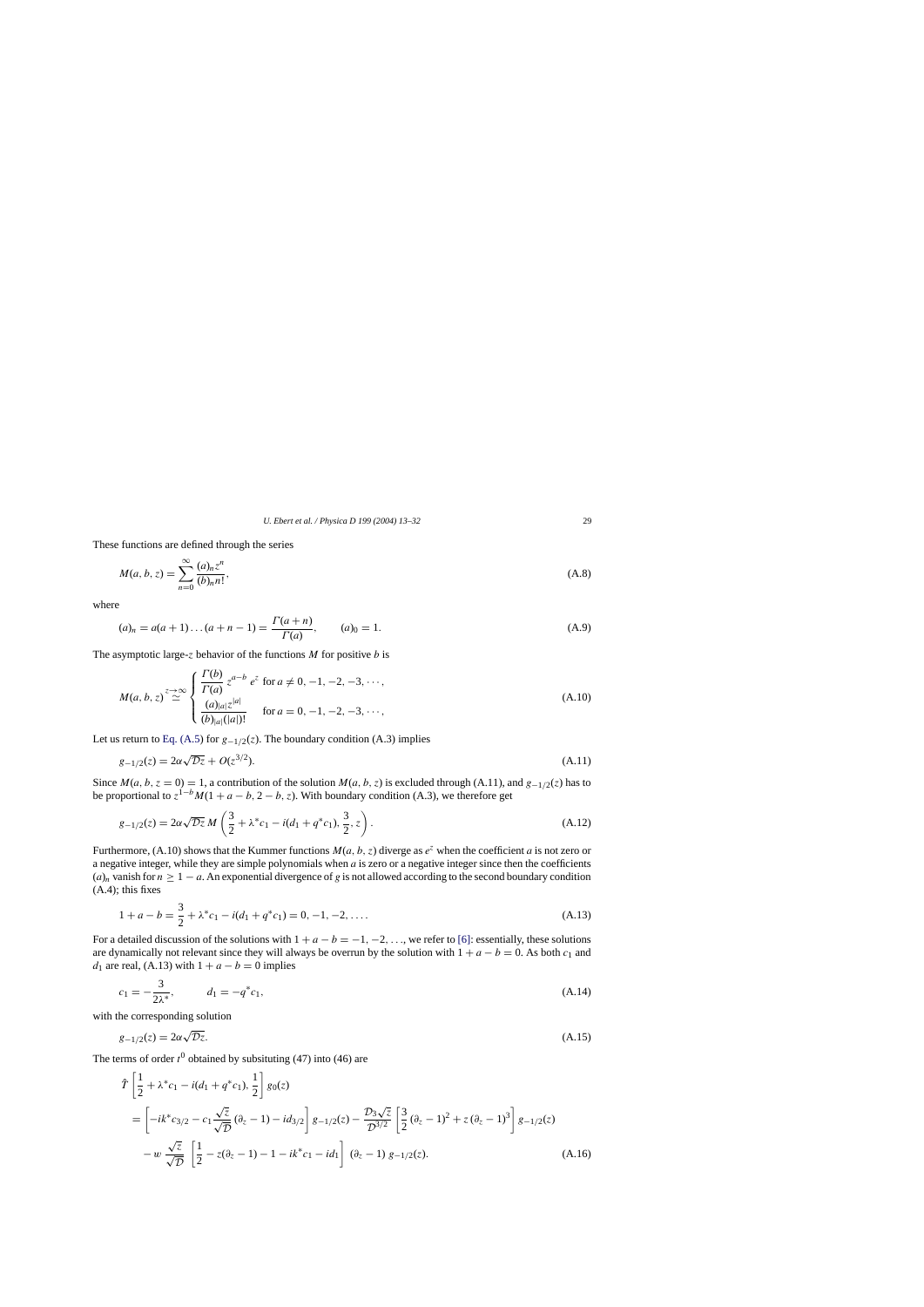<span id="page-17-0"></span>The function  $g_{-1/2}(z)$  on the right hand side of (A.16) is known from (A.15); likewise  $c_1$  and  $d_1$  are known from (A.14). Substitution of these results gives the following inhomogeneous equation for  $g_0(z)$ 

$$
\hat{T}[-1, \frac{1}{2}] g_0(z) = 2\alpha \left[ c_{3/2} \lambda^* - i(d_{3/2} + q^* c_{3/2}) \right] \sqrt{\mathcal{D}z} + \frac{3\alpha}{2\lambda^*} (1 - 2z) \n+ 2\alpha \frac{\mathcal{D}_3}{\mathcal{D}} \left[ z^2 - 3z + \frac{3}{4} \right] + 2\alpha w \left[ z^2 - 3z + \frac{3}{4} \right].
$$
\n(A.17)

The general solution of this inhomogeneous equation is a particular solution plus the sum of two independent solutions of the homogeneous equation  $\hat{T}[-1, 1/2]g_0(z) = 0$ . The latter can again be written in terms of Kummer functions. It is easy to find particular solutions which reproduce most of the terms on the right by noting that

$$
\hat{T}[-1, \frac{1}{2}]\sqrt{z} = \frac{1}{2}\sqrt{z}, \quad \hat{T}[-1, \frac{1}{2}]\mathbf{1} = 1, \quad \hat{T}[-1, \frac{1}{2}]\mathbf{z} = \frac{1}{2}, \quad \hat{T}[-1, \frac{1}{2}]\mathbf{z}^2 = -z^2 + 3z.
$$
 (A.18)

With these terms, we can generate all the terms on the right hand side of (A.16), except for the term linear in z. We can generate this term by noting that the function

$$
F_N(z) = \sum_{n=N}^{\infty} \frac{(1)_{n-2} z^n}{(1/2)_n n!}
$$
 (A.19)

is proportional to a truncated Kummer series  $M(1, 1/2, z)$  (see below) and solves

$$
\hat{T}[-1, \frac{1}{2}]F_N(z) = \frac{z^{N-1}}{(1/2)_{N-1} (N-1)}, \quad \text{hence } \hat{T}[-1, \frac{1}{2}]F_2(z) = 2z. \tag{A.20}
$$

Using all the results  $(A.7)$ ,  $(A.18)$  and  $(A.20)$ , we can write the general solution of  $(A.17)$  as

$$
g_0(z) = k_0(1 - 2z) + l_0\sqrt{z} M\left(-\frac{1}{2}, \frac{3}{2}, z\right) + 4\alpha \left[c_{3/2}\lambda^* - i(d_{3/2} + q^*c_{3/2})\right] \sqrt{\mathcal{D}z} + \frac{3\alpha}{2\lambda^*} [1 - F_2(z)] - 2\alpha \left(\frac{\mathcal{D}_3}{\mathcal{D}} + w\right) \left[z^2 - \frac{3}{4}\right].
$$
 (A.21)

where we used the fact that  $M(-1, \frac{1}{2}, z) = 1 - 2z$ . The parameters  $k_0$ ,  $l_0$ ,  $c_{3/2}$  and  $d_{3/2}$  are again determined by the boundary conditions. First, the boundary condition (A.3) implies for  $g_0$  that  $g_0(z) = \beta + \mathcal{O}(z)$ . This gives with (A.21)

$$
\beta + \mathcal{O}(z) = \left[k_0 + \frac{3\alpha}{2}\left(\frac{1}{\lambda^*} + \frac{\mathcal{D}_3}{\mathcal{D}} + w\right)\right] + \left[4\alpha\left(c_{3/2}\lambda^* - i(d_{3/2} + q^*c_{3/2})\right)\sqrt{\mathcal{D}} + l_0\right]\sqrt{z} + \cdots. \quad (A.22)
$$

The first term on the right determines the coefficient  $k_0$  in terms of  $\alpha$ ,  $\beta$  and the other parameters, but this term is not needed in the sequel. The condition that the prefactor of the  $\sqrt{z}$  term on the right vanishes gives

$$
(c_{3/2}\lambda^* - i(d_{3/2} + q^*c_{3/2}))\sqrt{\mathcal{D}} + \frac{l_0}{4\alpha} = 0.
$$
 (A.23)

Second, the boundary condition (A.4) imposes also for  $g_0(z)$ , that the function does not diverge exponentially for large z. There are two terms in  $(A.21)$  which diverge exponentially: the Kummer function M, whose asymptotic behavior is given in (A.10), and the function  $F_2(z)$ . It is easy to see that for large z, we have

$$
z^2 \frac{\mathrm{d}^2 F_2(z)}{\mathrm{d}z^2} \simeq M(1, \frac{1}{2}, z) \implies F_2(z) \simeq \sqrt{\pi} z^{-3/2} e^z. \tag{A.24}
$$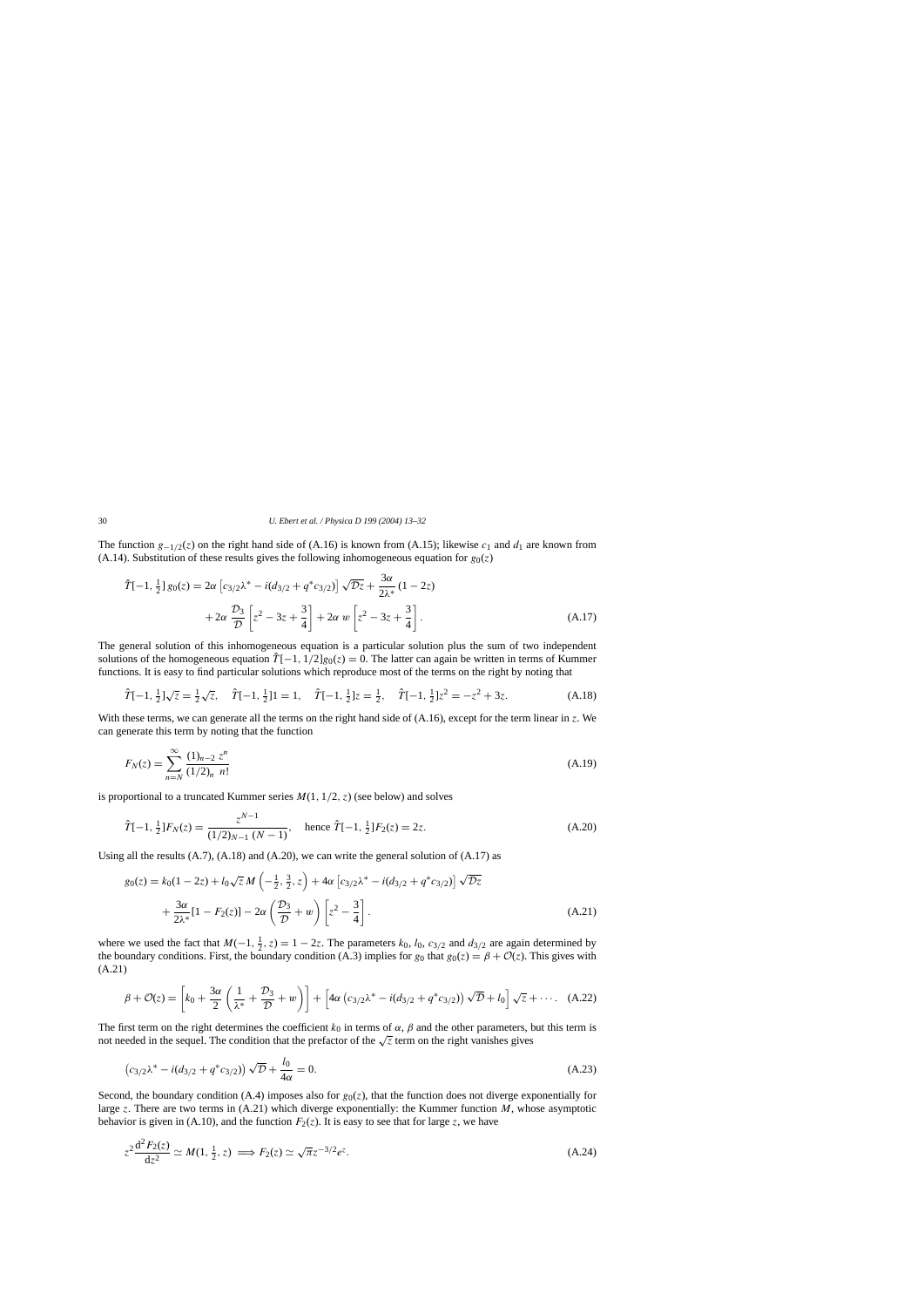<span id="page-18-0"></span>Therefore the requirement that the two exponentially divergent terms in  $g_0(z)$  cancel each other, translates into

$$
\frac{l_0}{4\alpha} + \frac{3\sqrt{\pi}}{2\lambda^*} = 0. \tag{A.25}
$$

Upon eliminating  $l_0/\alpha$  from [Eqs. \(A.23\) and \(A.25\),](#page-17-0) we simply get

$$
c_{3/2} = \frac{3\sqrt{\pi}}{2(\lambda^*)^2} \text{Re} \frac{1}{\sqrt{\mathcal{D}}},
$$
  

$$
d_{3/2} = -\frac{3\sqrt{\pi}}{2\lambda^*} \text{Im} \frac{1}{\sqrt{\mathcal{D}}} - q^* c_{3/2}.
$$
 (A.26)

The second contribution to  $d_{3/2}$  is just the contribution to the phase relaxation which is induced by the relaxation of  $v(t)$ . Upon substitution of these results in the expansions (35) for  $X(t)$  and (37) for  $\Gamma(t)$  we get the results (48) and (49).

## **References**

- [1] R.J. Briggs, Electron-Stream Interaction with Plasmas, MIT Press, Cambridge, 1964.
- [2] A.N. Bers, Space-Time Evolution of Plasma Instabilities—Absolute and Convective, in: M.N. Rosenbluth, R.Z. Sagdeev, (Eds.), Handbook of Plasma Physics, North-Holland, Amsterdam, 1983.
- [3] L.D. Landau, E.M. Lifshitz, Electrodynamics of Continuous Media, vol. 8, Course of Theoretical Physics, Pergamon, New York, 1975.
- [4] P. Huerre, J.E. Wesfreid, H.R. Brand, P. Manneville, G. Albinet, N. Boccara (Eds.), Propagation in Systems far from Equilibrium, Springer-Verlag, New York, 1988.
- [5] U. Ebert, W. van Saarloos, Universal algebraic relaxation of fronts propagating into unstable state and implications for moving boundary approximations, Phys. Rev. Lett. 80 (1998) 1650.
- [6] U. Ebert, W. van Saarloos, Front propagation into unstable states: universal algebraic convergence towards uniformly pulled fronts, Physica D 146 (2000) 1.
- [7] W. van Saarloos, Front propagation into unstable states, Phys. Rep. 386 (2003) 29.
- [8] A.N. Stokes, On two types of moving fronts in quasilinear diffusion, Math. Biosci. 31 (1976) 307.
- [9] G.C. Paquette, L.-Y. Chen, N. Goldenfeld, Y. Oono, Structural stability and renormalization group for propagating fronts, Phys. Rev. Lett. 72 (1994) 76.
- [10] U. Ebert, W. van Saarloos, Breakdown of the standard perturbation theory and moving boundary approximation for "pulled" fronts, Phys. Rep. 337 (2000) 139.
- [11] R.A. Fisher, The wave of advance of advantageous genes, Ann. Eugenics 7 (1937) 355.
- [12] A. Kolmogoroff, I. Petrovsky, N. Piscounoff, Study of the Diffusion Equation with Growth of the Quantity of Matter and its Application to a Biology Problem, Bulletin de l'universitéd'état à Moscou, Ser. Int., Section A, vol. 1, 1937.
- [13] M. Bramson, Convergence of Solutions of the Kolmogorov equation to traveling waves, Mem. Am. Math. Soc. 44 285 (1983).
- [14] U. Ebert, W. van Saarloos, L.A. Peletier, Universal algebraic convergence in time of pulled fronts: the common mechanism for differencedifferential and partial differential equations, Euro. Jnl. Appl. Math. 13 (2002) 53.
- [15] E. Brunet, B. Derrida, Shift of the velocity of a front due to a cutoff, Phys. Rev. E 56 (1997) 2597.
- [16] C. Storm, W. Spruijt, U. Ebert, W. van Saarloos, Universal Algebraic Relaxation of Velocity and Phase in Pulled Fronts generating Periodic or Chaotic States, Phys. Rev. E 61 (2000) R6063.
- [17] G. Dee, J.S. Langer, Propagating Pattern Selection, Phys. Rev. Lett. 50 (1983) 383.
- [18] W. van Saarloos, Front propagation into unstable states II: linear versus nonlinear marginal stability and rate of convergence, Phys. Rev. A 39 (1989) 6367.
- [19] P. Collet, J.P. Eckmann, The stability of modulated fronts, Helv. Phys. Acta 60 (1987) 969.
- [20] P. Collet, J.P. Eckmann, Instabilities and fronts in extended systems, Princeton University Press, Princeton, 1990.
- [21] J.-P. Eckmann, C.E. Wayne, Propagating fronts and the center manifold theorem, Commun. Math. Phys. 161 (1994) 323.
- [22] P. Collet, J.P. Eckmann, A rigorous upper bound on the propagation speed for the Swift–Hohenberg and related equations, J. Stat. Phys. 108 (2002) 1107.
- [23] J.-M. Chomaz, A. Couairon, Propagating pattern selection and causality reconsiderd, Phys. Rev. Lett. 84 (2000) 1910.
- [24] D.G. Aronson, H.F. Weinberger, Multidimensional nonlinear diffusion arising in diffusion dynamics, Adv. Math. 30 (1987) 33.
- [25] R.D. Benguria, M.C. Depassier, Speed of fronts of the reaction–diffusion equation, Phys. Rev. Lett. 77 (1995) 1171.